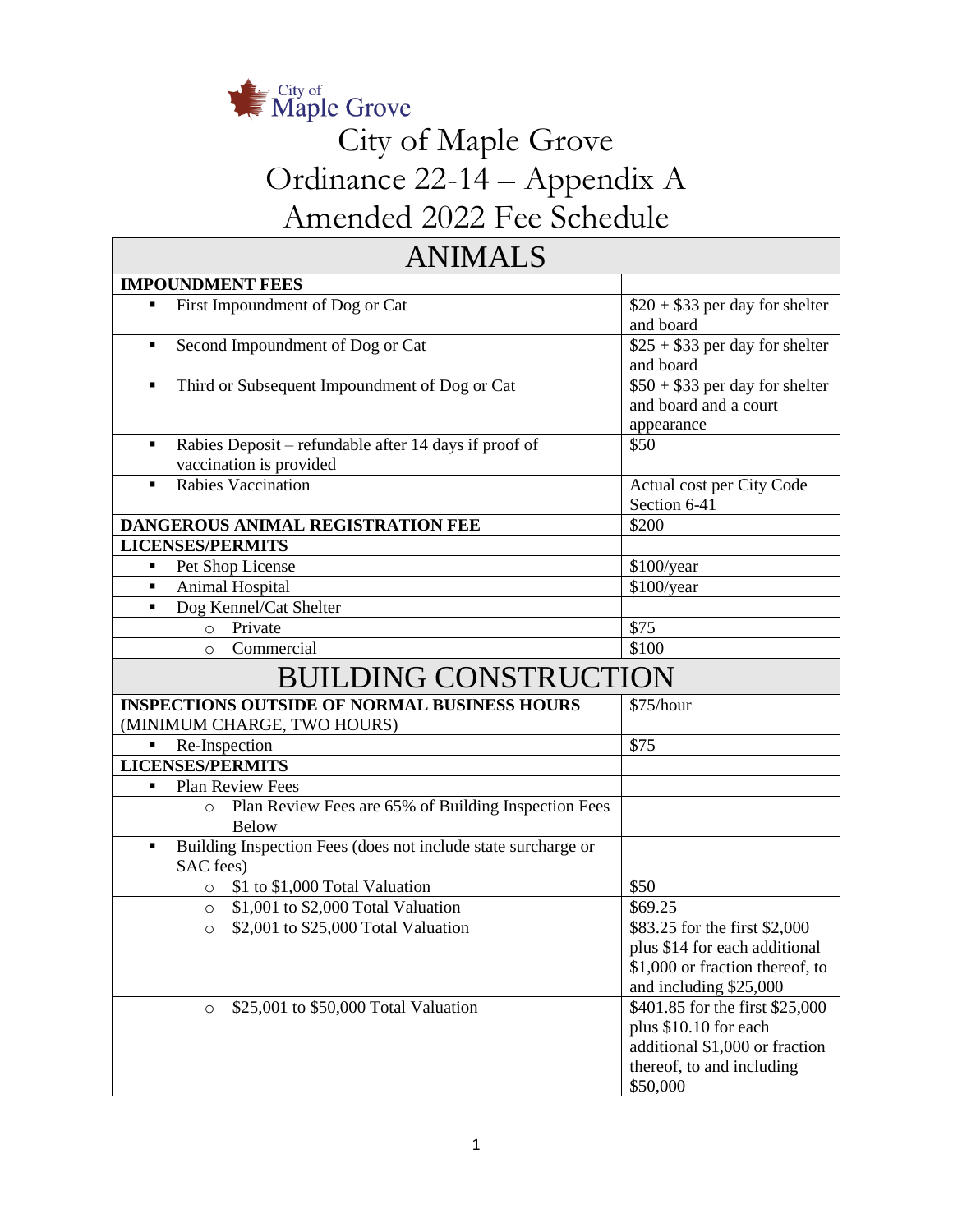| \$50,001 to \$100,000 Total Valuation<br>$\circ$               |                                                       | \$650.75 for the first \$50,000 |
|----------------------------------------------------------------|-------------------------------------------------------|---------------------------------|
|                                                                |                                                       | plus \$7 for each additional    |
|                                                                |                                                       | \$1,000 or fraction thereof, to |
|                                                                |                                                       | and including \$100,000         |
| \$100,001 to \$500,000 Total Valuation<br>$\circ$              |                                                       | \$999.35 for the first          |
|                                                                |                                                       | \$100,000 plus \$5.60 for each  |
|                                                                |                                                       |                                 |
|                                                                |                                                       | additional \$1,000 or fraction  |
|                                                                |                                                       | thereof, to and including       |
|                                                                |                                                       | \$500,000                       |
| $\circ$                                                        | \$500,001 to \$1,000,000 Total Valuation              | \$3,238.50 for the first        |
|                                                                |                                                       | \$500,000 plus \$4.75 for each  |
|                                                                |                                                       | additional \$1,000 or fraction  |
|                                                                |                                                       | thereof, to and including       |
|                                                                |                                                       | \$1,000,000                     |
| \$1,000,001 and Up<br>$\circ$                                  |                                                       | \$5,612.40 for the first        |
|                                                                |                                                       | \$1,000,000 plus \$3.65 for     |
|                                                                |                                                       | each additional \$1,000 or      |
|                                                                |                                                       | fraction thereof                |
| $\blacksquare$                                                 | Temporary Certificate of Occupancy and Each Extension | \$150                           |
| <b>Electrical Permit Fees</b><br>٠                             |                                                       |                                 |
|                                                                |                                                       |                                 |
| $\circ$                                                        | One- and Two-Family Dwellings or Townhouses           |                                 |
| Per Dwelling Unit                                              |                                                       | \$175                           |
| Ξ                                                              | Addition, Alteration, Remodel, Repair or              | \$75                            |
| Replacement                                                    |                                                       |                                 |
| <b>Off-Peak Devices</b>                                        |                                                       | \$50                            |
| <b>Electric Residential</b><br>$\circ$                         |                                                       |                                 |
| 1 Inspection                                                   |                                                       | \$50                            |
| 2 Inspections<br>$\blacksquare$                                |                                                       | $\overline{$}75$                |
| Generator<br>O                                                 |                                                       | \$75                            |
| Separate Bonding Inspection<br>$\circ$                         |                                                       | \$50/inspection                 |
| $\circ$                                                        | In-Ground Swimming Pools (includes plan review)       | \$100                           |
| <b>Above Ground Swimming Pools</b>                             |                                                       | \$75                            |
| $\circ$                                                        |                                                       |                                 |
| $\circ$                                                        | Commercial/Industrial/Apartment Homes (new and        |                                 |
| remodel)                                                       |                                                       |                                 |
| $\blacksquare$                                                 | Job Value of \$2,500 or Less                          | \$75                            |
| $\blacksquare$                                                 | Job Value Over \$2,500 to \$10,000                    | \$75 plus 2% of job value       |
|                                                                |                                                       | over \$2,500                    |
| ٠                                                              | Job Value Greater than \$10,000                       | \$225 plus $1.5\%$ of job value |
|                                                                |                                                       | over \$10,000                   |
| Other<br>O                                                     |                                                       |                                 |
| $\blacksquare$                                                 | <b>Inspections Outside Normal Business Hours</b>      | \$75/hour                       |
|                                                                | (minimum charge, two hours)                           |                                 |
| Re-Inspection Fee<br>$\blacksquare$                            |                                                       | \$75                            |
| $\blacksquare$                                                 |                                                       | In accordance w Sec. 16-171     |
| <b>Investigation Fee</b><br><b>Mechanical Permit Fees</b><br>٠ |                                                       |                                 |
|                                                                |                                                       |                                 |
| $\circ$                                                        | Residential – Single-Family, Two-Family and           |                                 |
| Townhouses                                                     |                                                       |                                 |
| <b>New</b>                                                     | Per Dwelling Unit<br>٠                                | \$175                           |
| <b>New</b>                                                     | Fireplace or Appliance,<br>٠                          | \$25/appliance                  |
|                                                                | Add When Part of                                      |                                 |
|                                                                | Original Permit                                       |                                 |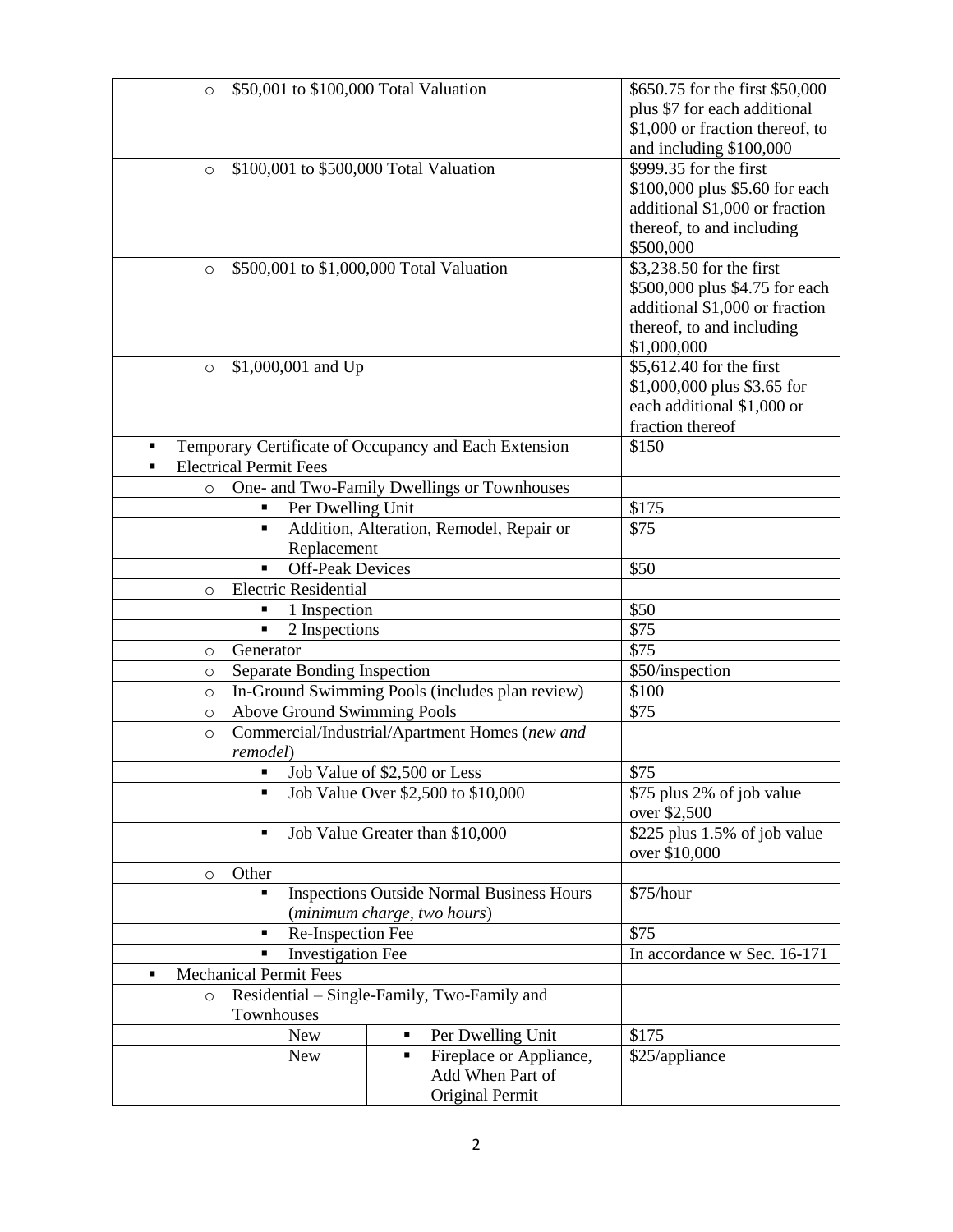| Fireplace or Appliance-When Not Part of<br>$\blacksquare$            | \$75/appliance                                                                  |                                                  |
|----------------------------------------------------------------------|---------------------------------------------------------------------------------|--------------------------------------------------|
| Original Permit                                                      |                                                                                 |                                                  |
| Gas Piping Only-When Not Part of Another<br>$\blacksquare$<br>Permit | \$75/dwelling unit                                                              |                                                  |
| Addition, Alteration, Remodel, Repair or<br>п<br>Replacement         | \$75/dwelling unit                                                              |                                                  |
| $\blacksquare$                                                       | Furnace and/or Central Air Conditioner Only                                     | \$50/dwelling unit                               |
| $\blacksquare$<br>Permit                                             | In-Floor Heating - When not Part of Another                                     | \$75/dwelling unit                               |
| п                                                                    | Fireplace or Appliance (non-wood burning)                                       | \$75/appliance                                   |
| O                                                                    | Commercial/Industrial/Apartment Houses                                          |                                                  |
|                                                                      | (new and remodel) (including gas piping)                                        |                                                  |
| п                                                                    | Job Value of \$2,500 or Less                                                    | \$75                                             |
| ٠                                                                    | Job Value Over \$2,500 to \$10,000                                              | \$75 plus 2% of job value<br>over \$2,500        |
| ٠                                                                    | Job Value Greater than \$10,000                                                 | \$225 plus 1.5% of job value<br>over \$10,000    |
| Other<br>$\circ$                                                     |                                                                                 |                                                  |
| Ξ                                                                    | <b>Inspections Outside Normal Business Hours</b><br>(minimum charge, two hours) | \$75/hour                                        |
| Re-Inspection Fee<br>п                                               |                                                                                 | \$75                                             |
| <b>Investigation Fee</b><br>П                                        |                                                                                 | In accordance w Sec. 16-171                      |
| Permit to Demolish Any Building<br>п                                 |                                                                                 | \$50                                             |
| Permit to Demolish Plumbing<br>$\blacksquare$                        |                                                                                 | \$50                                             |
| Permit to Move Any Building<br>$\blacksquare$                        |                                                                                 | \$200                                            |
| Plumbing Permits APP 1<br>٠                                          |                                                                                 |                                                  |
| $\circ$                                                              | Residential – Single-Family, Two-Family and                                     |                                                  |
| Townhouses                                                           |                                                                                 |                                                  |
| <b>New</b>                                                           | Per Dwelling Unit<br>٠                                                          | \$175                                            |
| <b>New</b>                                                           | Fire Sprinkler System Per<br>$\blacksquare$<br>Dwelling Unit                    | \$100                                            |
| <b>New</b>                                                           | Water Softener when Not<br>$\blacksquare$<br>Part of Original Permit            | \$50                                             |
| Ξ                                                                    | Water and Sewer Service                                                         | \$75/installation                                |
|                                                                      | Addition, Alteration, Remodel, Repair or                                        | \$75/dwelling unit                               |
| Replacement                                                          |                                                                                 |                                                  |
| $\blacksquare$                                                       | Water Softener or Water Heater                                                  | \$50/dwelling unit                               |
| Lawn Sprinkler Connection (Back Flow<br>٠<br>Preventer)              |                                                                                 | \$50                                             |
| Commercial/Industrial/Apartment Houses (new and<br>$\circ$           |                                                                                 |                                                  |
| remodel)                                                             |                                                                                 |                                                  |
|                                                                      | Job Value of \$2,500 or Less                                                    | \$75                                             |
| Ξ                                                                    | Job Value Over \$2,500 to \$10,000                                              | \$75 plus 2% of job value<br>over \$2,500        |
| Ξ                                                                    | Job Value Greater than \$10,000                                                 | \$225 plus $1.5\%$ of job value<br>over \$10,000 |
| п<br>Preventer)                                                      | Lawn Sprinkler Connection (Back Flow                                            | \$50                                             |
| $\circ$                                                              | Water and Sewer Installation or Repair                                          |                                                  |
|                                                                      | Commercial/Industrial/Apartment Houses                                          |                                                  |
|                                                                      | Job Value of \$2,500 or Less                                                    | \$100                                            |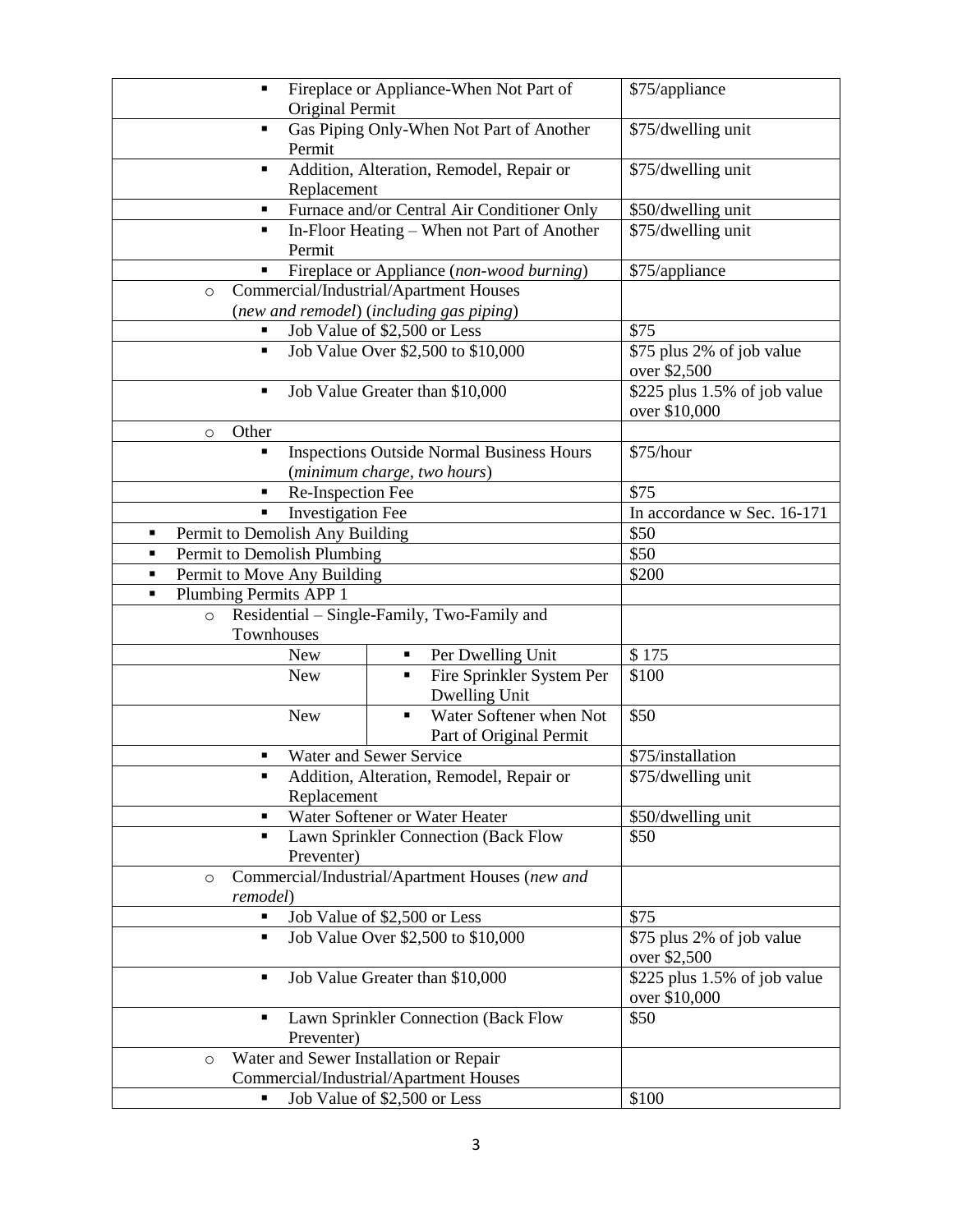| Job Value Over \$2,500 to \$10,000                                     | \$100 plus 2% of job value               |  |
|------------------------------------------------------------------------|------------------------------------------|--|
|                                                                        | over \$2,500                             |  |
| Job Value Over \$10,000<br>٠                                           | $\overline{$}250$ plus 1.5% of job value |  |
|                                                                        | over \$10,000                            |  |
| <b>Storm Sewer</b><br>$\circ$                                          |                                          |  |
| Job Value of \$2,500 or Less                                           | \$100                                    |  |
| Job Value Over \$2,500 to \$10,000<br>$\blacksquare$                   | \$100 plus 2% of job value               |  |
|                                                                        | over \$2,500                             |  |
| Job Value Greater than \$10,000<br>٠                                   | \$250 plus 1.5% of job value             |  |
|                                                                        | over \$10,000                            |  |
| Other<br>$\circ$                                                       |                                          |  |
| <b>Backflow Preventer Per Site Address</b>                             | \$50                                     |  |
| <b>Inspections Outside Normal Business Hours</b>                       | \$75/hour                                |  |
| (minimum charge, two hours)                                            |                                          |  |
| Re-Inspection Fee<br>$\blacksquare$                                    | \$75                                     |  |
| <b>Investigation Fee</b><br>$\blacksquare$                             | In accordance w Sec. 16-171              |  |
| Temporary Buildings and Uses Permits<br>п                              |                                          |  |
| Buildings/Uses Removed within 90 Days<br>$\circ$                       | \$50                                     |  |
| Buildings/Uses Removed within 91 to 180 Days<br>$\circ$                | \$100                                    |  |
| Buildings/Uses Removed within 181 to 365 Days<br>$\circ$               | \$250                                    |  |
| <b>MASONRY OR FACTORY BUILT FIREPLACE</b> (wood burning)               | Per subsection $16-172(a)$               |  |
| <b>ROOFING OR SIDING</b>                                               |                                          |  |
| Single or Two Family Dwelling                                          | \$100                                    |  |
| Townhouse                                                              | \$50/unit                                |  |
| <b>Apartment House</b><br>٠                                            | Per subsection $16-172(a)$               |  |
| Detached Accessory Structure When Not Done w a Dwelling<br>٠           | \$50                                     |  |
| PRIVATE SWIMMING POOLS (in ground, includes plan review)               | \$100                                    |  |
| <b>PUBLIC SWIMMING POOLS</b>                                           | Per subsection $16-172(a)$               |  |
| <b>SOLAR ELECTRICAL FEES</b>                                           |                                          |  |
| $0-5,000$ watts<br>٠                                                   | \$60                                     |  |
| 5,001-10,000 watts<br>٠                                                | \$100                                    |  |
| 10,001-20,000 watts<br>٠                                               | \$150                                    |  |
| 20,001-30,000 watts<br>$\blacksquare$                                  | \$200                                    |  |
| 30,001-40,000 watts<br>$\blacksquare$                                  | \$250                                    |  |
| 40,001-1,000,000 watts                                                 | \$250 and \$25 for each                  |  |
|                                                                        | additional 10,000 watts over             |  |
|                                                                        | 1,000,000 watts                          |  |
| 1,000,000-5,000,000 watts<br>$\blacksquare$                            | \$2,650 and \$15 for each                |  |
|                                                                        | additional 10,000 watts over             |  |
|                                                                        | 5,000,000                                |  |
| 5,000,000 watts and larger<br>$\blacksquare$                           | \$8,650 and \$10 for each                |  |
|                                                                        | additional 10,000 watts over             |  |
|                                                                        | 5,000,000                                |  |
| State Surcharge – to be included in each permit                        | \$1                                      |  |
| WINDOW OR DOOR REPLACEMENT for single, two-family, or                  | \$50/first window or door                |  |
| townhouse (window/door installation based on value $\&$ per (a) above) | \$75/two or more windows or              |  |
|                                                                        | doors                                    |  |
| <b>BUSINESS LICENSING</b>                                              |                                          |  |
| DAY CARE + RESIDENTIAL FACILITY INSPECTION                             | \$35                                     |  |
| <b>LICENSES/PERMITS</b>                                                |                                          |  |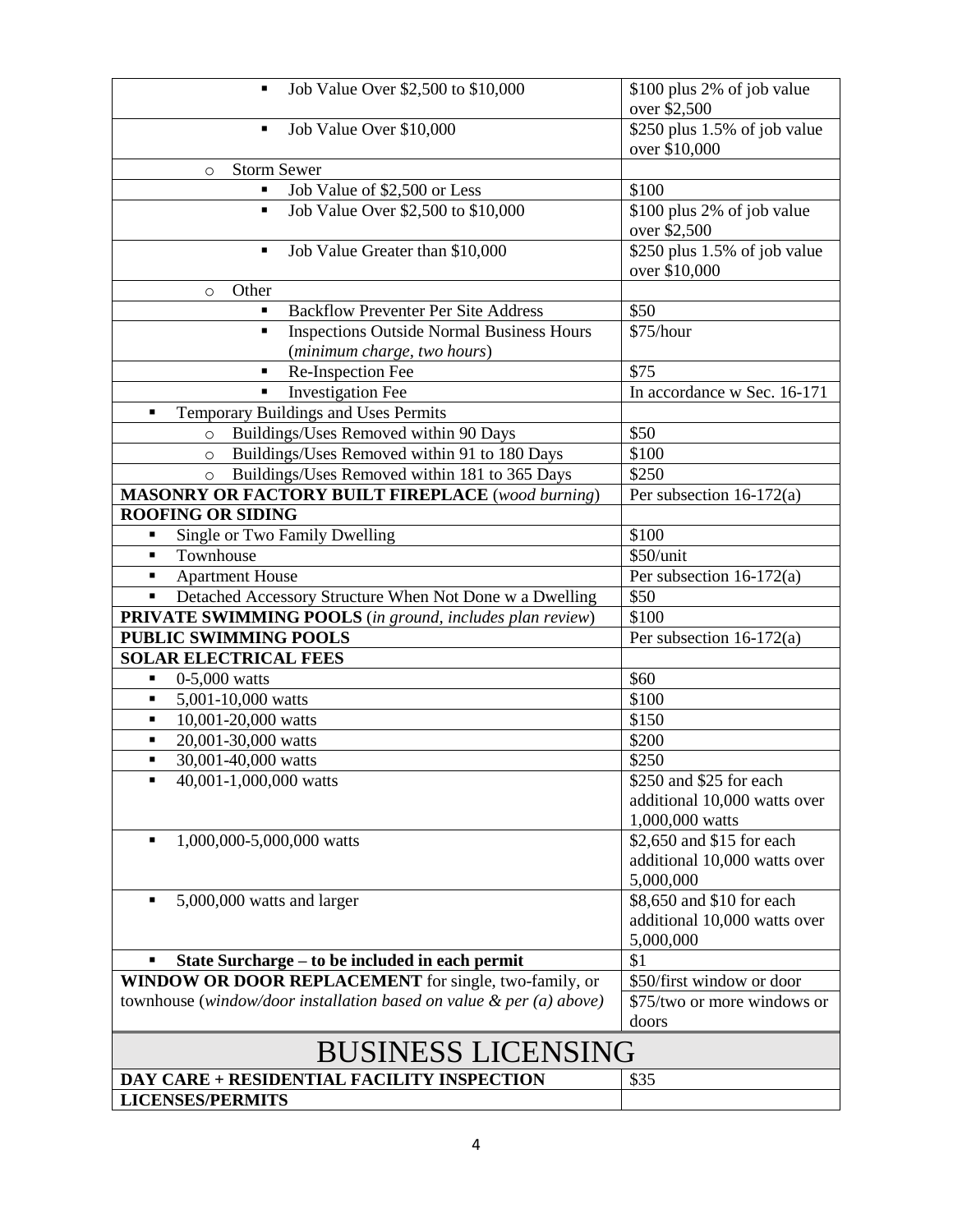| Bingo (expires December 31; fee based on number of bingo<br>٠ |                                              |                                                             | \$100/occasion |                                                                                                               |
|---------------------------------------------------------------|----------------------------------------------|-------------------------------------------------------------|----------------|---------------------------------------------------------------------------------------------------------------|
|                                                               |                                              | occasions anticipated during the licensing period; the city |                |                                                                                                               |
|                                                               |                                              | council may, at its discretion, waive payment of fee)       |                |                                                                                                               |
| $\blacksquare$                                                | Carnival (fee may be waived by city council) |                                                             |                | \$75/first day of operation                                                                                   |
|                                                               |                                              |                                                             |                | \$25/each additional day                                                                                      |
| <b>Intoxicating Liquor</b><br>٠                               |                                              |                                                             |                |                                                                                                               |
| $\circ$                                                       | On-Sale Intoxicating                         |                                                             |                |                                                                                                               |
|                                                               | Restaurant/Hotel                             |                                                             |                | \$8,000/year                                                                                                  |
|                                                               | <b>Brewer Taproom</b>                        |                                                             |                | \$600/year                                                                                                    |
| O                                                             | <b>Brew Pub Off-Sale</b>                     |                                                             |                | \$200/year                                                                                                    |
| $\circ$                                                       | <b>Brewer Off-Sale</b>                       |                                                             |                | \$200/year                                                                                                    |
| On-Sale Wine<br>$\circ$                                       |                                              |                                                             |                | \$2,000/year (Minn. Stats. §<br>340.A.408, subd. 2)                                                           |
| Off-Sale<br>$\circ$                                           |                                              |                                                             |                | $$200/year$ (# limit based on size of<br>city and $max$ fee = \$1500 per Minn.<br>Stats. § 340A.408, subd. 3) |
| <b>Sunday Sale</b><br>$\circ$                                 |                                              |                                                             |                | \$200/year [ $max$ fee = \$200 per                                                                            |
|                                                               | Temporary 3.2 Percent Malt Liquor            |                                                             |                | Minn. Stats. § 340A.504, subd. 3(b)]                                                                          |
| $\circ$                                                       |                                              |                                                             |                | No Fee Minn. Stats. §                                                                                         |
|                                                               |                                              |                                                             |                | 340A.503, subd. 2                                                                                             |
| $\circ$                                                       | Temporary On-Sale Liquor                     |                                                             |                | No Fee Minn. Stats. §                                                                                         |
|                                                               |                                              |                                                             |                | 340A.410, subd. 10                                                                                            |
| $\circ$                                                       | <b>On-Sale Culinary Class</b>                |                                                             |                | \$100/year                                                                                                    |
| $\circ$                                                       |                                              | Authorization to Dispense Intoxicating Liquor in the        |                | \$25 Maple Grove licensee                                                                                     |
|                                                               |                                              | Maple Grove Community Center, Town Green, and               |                | \$50 Adjacent city licensees                                                                                  |
| <b>Central Park</b>                                           |                                              |                                                             |                |                                                                                                               |
| 3.2 Percent Malt Liquor (Beer)                                |                                              |                                                             |                |                                                                                                               |
| On-Sale<br>O                                                  |                                              |                                                             |                | \$300/year                                                                                                    |
| Off-Sale<br>$\circ$                                           |                                              |                                                             |                | \$35/year                                                                                                     |
| <b>Investigation Fee</b><br>п                                 |                                              |                                                             |                |                                                                                                               |
| Individual<br>$\circ$                                         |                                              |                                                             |                | \$250                                                                                                         |
| O                                                             | Partnership/Corporation                      |                                                             |                | \$500                                                                                                         |
| Lodging Tax<br>$\blacksquare$                                 |                                              |                                                             |                | 3% of rent charged                                                                                            |
| Massage<br>٠                                                  |                                              |                                                             |                |                                                                                                               |
| o Business                                                    |                                              |                                                             |                | \$500/year                                                                                                    |
| $\circ$                                                       |                                              | Owner/Operator or Sole Proprietor (no additional            |                | \$250/year                                                                                                    |
| employees)                                                    |                                              |                                                             |                |                                                                                                               |
| $\circ$                                                       |                                              | Investigation Fee (flat rate for personal service and       |                | \$75                                                                                                          |
|                                                               | business owners)                             |                                                             |                |                                                                                                               |
| $\circ$                                                       |                                              | Personal Service (license period is February 1 -            |                | \$75/year                                                                                                     |
|                                                               |                                              | January $31$ ) ~ fees may be prorated as shown below:       |                |                                                                                                               |
| <b>License Issue Date</b>                                     | <b>License Fee</b>                           | <b>Investigation Fee</b>                                    | <b>Total</b>   |                                                                                                               |
| February - July                                               | \$75                                         | \$75                                                        | \$150          |                                                                                                               |
| August - October                                              | \$50                                         | \$75                                                        | \$125          |                                                                                                               |
| \$75<br>November - January<br>\$25<br>\$100                   |                                              |                                                             |                |                                                                                                               |
| Pawnbrokers                                                   |                                              |                                                             |                | \$2,500/year                                                                                                  |
| Investigation Fee (new or if license more than six<br>$\circ$ |                                              |                                                             |                | \$1,500                                                                                                       |
| months past due. If investigation conducted wholly            |                                              |                                                             |                |                                                                                                               |
| within MN, $$500$ w/ remaining \$1,000 returned. If           |                                              |                                                             |                |                                                                                                               |
| investigation outside MN, can recover all costs up to         |                                              |                                                             |                |                                                                                                               |
| $$10,000$ max)                                                |                                              |                                                             |                |                                                                                                               |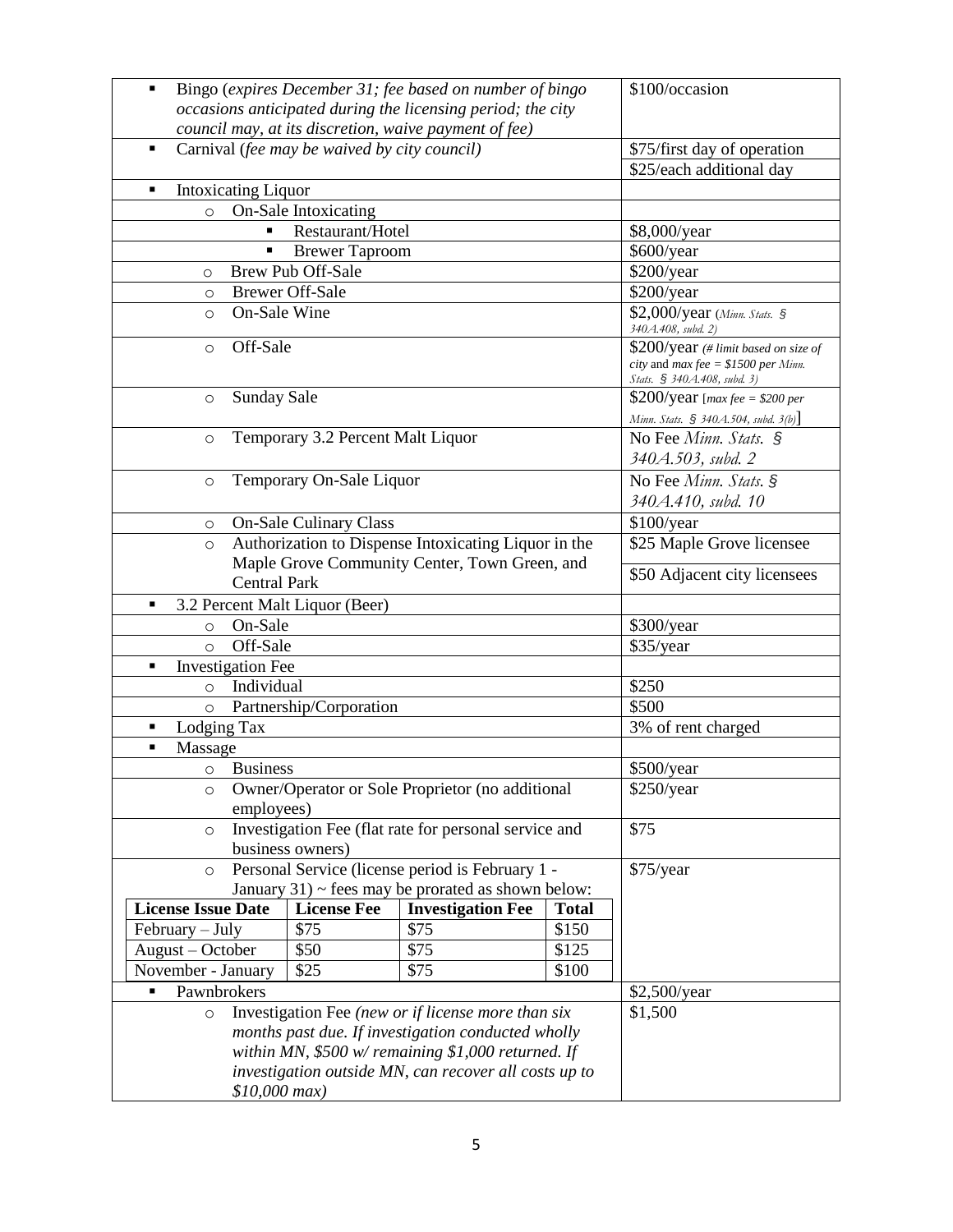| Billable Transaction Fees (\$1 per transaction to City of<br>$\circ$                | \$1.50                                                 |
|-------------------------------------------------------------------------------------|--------------------------------------------------------|
| Minneapolis licensing for administration of automated                               |                                                        |
| pawn system and \$0.50 to city for administrative costs)                            |                                                        |
| Recycling/Transfer Station<br>Ξ                                                     | \$400/year                                             |
| <b>Refuse Hauler License</b><br>$\blacksquare$                                      | \$50/first vehicle                                     |
|                                                                                     | \$25/each additional vehicle                           |
| <b>Sexually-Oriented Business</b><br>$\blacksquare$                                 | \$500/year (expires January                            |
|                                                                                     | 31, refunded if application                            |
|                                                                                     | rejected, may be prorated)                             |
| <b>Investigation Fee</b><br>$\circ$                                                 | \$300/person (nonrefundable)                           |
| <b>License Renewal</b><br>$\circ$                                                   | \$500                                                  |
| Solicitors, Peddlers, Hawkers, Canvassers and Transient<br>П                        | \$150/year                                             |
| Merchants (See also section 10-276, no fees rebated if license                      |                                                        |
| revoked or cancelled, whether voluntary or involuntary. No                          |                                                        |
| fees prorated, full fee due with application.)                                      |                                                        |
| Canvasser and Solicitor (items not in possession)<br>$\circ$                        | \$150/year                                             |
| <b>Transient Merchant</b><br>$\Omega$                                               | \$150/year                                             |
| Investigation Fee (In State of Minnesota and Out State)<br>$\circ$                  | \$25                                                   |
| Taxicabs (annual, expires March 31)                                                 |                                                        |
| Taxicab and Private Auto Livery<br>$\circ$                                          | \$30/year per vehicle                                  |
| Taxicab Driver's License<br>$\circ$                                                 | \$5 (fee payable to treasurer)                         |
| Tobacco (annual, expires December 31; nonrefundable)<br>$\blacksquare$              | \$200                                                  |
| <b>COMMUNITY DEVELOPMENT</b>                                                        |                                                        |
| <b>Administrative Citations</b>                                                     |                                                        |
| <b>First Offense</b><br>$\bullet$                                                   | \$50*                                                  |
| <b>Subsequent Offenses</b><br>$\bullet$                                             | \$100*                                                 |
| *A late payment of 10 percent of the civil penalty may be assessed for              |                                                        |
| each 30-day period, or part thereof, that the fine remains unpaid after             |                                                        |
| the due date (per statutory requirements, no fees for a single offense              |                                                        |
| may accumulate to an amount over \$2,000.).                                         |                                                        |
| <b>LICENSES/PERMITS</b>                                                             |                                                        |
| Mobile Home Court<br>Ξ                                                              |                                                        |
| <b>Conditional Use Permit</b><br>$\circ$                                            | \$150/each court                                       |
| Development Fee                                                                     | \$10/each lot                                          |
| <b>Location Fee</b><br>O                                                            | \$10/each mobile home                                  |
| Inspection Fee (in addition to other fees listed)<br>$\circ$                        | See Uniform Building Code                              |
| Rental Housing (Every 3 years, expires December 31; prorated                        | $$225$ – single rental units                           |
| semi-annually for license periods less than 3 years, renewal                        |                                                        |
| applications due December 1)                                                        | (including individual                                  |
|                                                                                     | condominiums, townhouses                               |
|                                                                                     | and any single-family                                  |
|                                                                                     | attached dwelling)                                     |
|                                                                                     | \$35 – Crime-free multi-                               |
|                                                                                     | housing seminar fee under                              |
|                                                                                     | section 10-363                                         |
| Apartments<br>$\circ$                                                               | $$150/per building +$                                  |
|                                                                                     | \$15/per rental unit                                   |
| Penalty for Renewal Applications Filed and Fees Paid<br>$\circ$<br>after December 1 | \$25 for each 30 days after<br>December 1, but no more |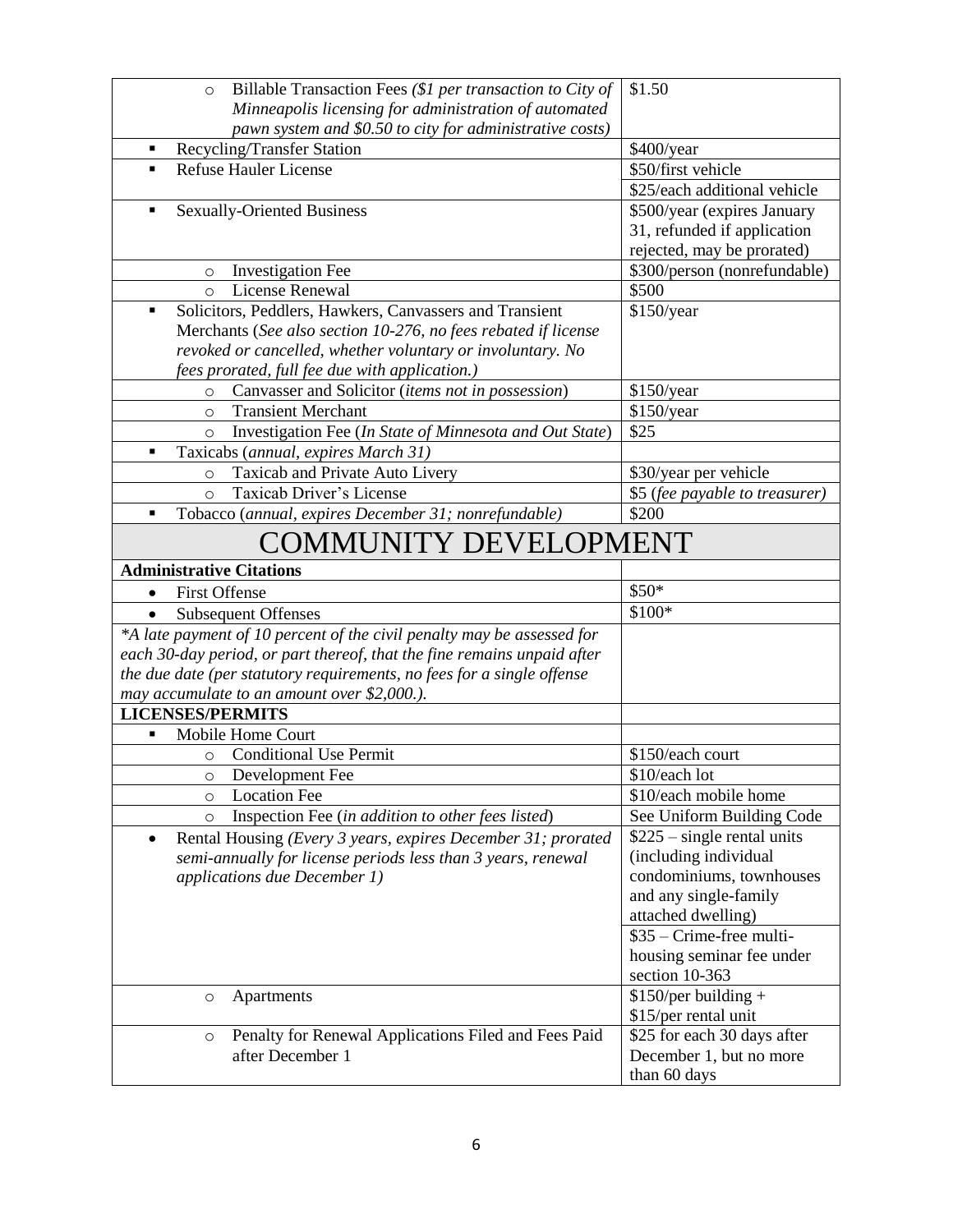| Filing Fee for Appeal of Compliance Order Under<br>$\circ$                      | \$50                           |
|---------------------------------------------------------------------------------|--------------------------------|
| Section 10-357                                                                  |                                |
| <b>Reinstatement Fee</b><br>$\circ$                                             | \$50                           |
| Rental Conversion Fee for Previously Occupied<br>$\circ$                        | \$100                          |
| <b>Dwelling Units</b>                                                           |                                |
| Re-Inspection Fee<br>$\circ$                                                    | \$60 for each inspection after |
|                                                                                 | the second inspection          |
| Scattered Site Rental Housing Program (SSRHP)<br>Ξ                              |                                |
| <b>Application Fee</b><br>$\circ$                                               | \$45/per adult                 |
| <b>Security Deposit</b><br>$\circ$                                              | Equal to one month's rent      |
| Preliminary Plat - Residential<br>٠                                             | $$500 + $10$ per lot/unit or + |
| *cash deposit to be applied to staff review expenses + escrow to cover costs of | \$50 per acre for dwelling,    |
| environmental and pollution studies the city may undertake itself or require of | multiple (apartments)*         |
| the applicant prior to final council approval                                   |                                |
| Preliminary Plat - Nonresidential                                               | \$500 plus \$75 per acre*      |
| *cash deposit to be applied to staff review expenses + escrow to cover costs of |                                |
| environmental and pollution studies the city may undertake itself or require of |                                |
| the applicant prior to final council approval                                   |                                |
| <b>Final Plat</b>                                                               | \$250 plus escrow for          |
|                                                                                 | attorney and engineering       |
|                                                                                 | expenses                       |
| Divisions, Combinations<br>П                                                    | \$100 (no fee if initiated by  |
|                                                                                 | the city)                      |
| Variance, Appeal<br>٠                                                           | \$200                          |
| Amendment to Comprehensive Plan<br>٠                                            | \$800                          |
| <b>Short Plat</b><br>٠                                                          | \$300                          |
| Sewage Disposal System Plan Review<br>Ξ                                         | \$75                           |
| Use Permit, Floodplain District<br>٠                                            | \$150                          |
| Planned Unit Development, Concept Plan, Application<br>$\blacksquare$           | \$1,000 plus \$20 per acre*    |
| *cash deposit to be applied to staff review expenses, + escrow to cover costs   |                                |
| of environmental and pollution studies the city may undertake itself or require |                                |
| of the applicant prior to final council approval                                |                                |
| Development Plan - Residential<br>$\circ$                                       | \$1,000 plus \$5 per lot/unit  |
|                                                                                 | cash deposit to be applied to  |
|                                                                                 | staff review expenses          |
| Development Plan - Nonresidential                                               | \$1,000 plus \$50 per acre     |
|                                                                                 | cash deposit to be applied to  |
|                                                                                 | staff review expenses          |
| Final Plan<br>$\circ$                                                           | Escrow for attorney and        |
|                                                                                 | engineering expenses           |
| <b>Site Plan Review</b><br>П                                                    | \$500 plus escrow to cover     |
|                                                                                 | costs of environmental and     |
|                                                                                 | pollution studies the city     |
|                                                                                 | may undertake itself or        |
|                                                                                 | require of the applicant prior |
|                                                                                 | to final council approval      |
| <b>Conditional Use Permit</b>                                                   | \$500 plus escrow to cover     |
|                                                                                 | costs of environmental and     |
|                                                                                 | pollution studies the city     |
|                                                                                 | may undertake itself or        |
|                                                                                 | require of applicant prior to  |
|                                                                                 | council approval               |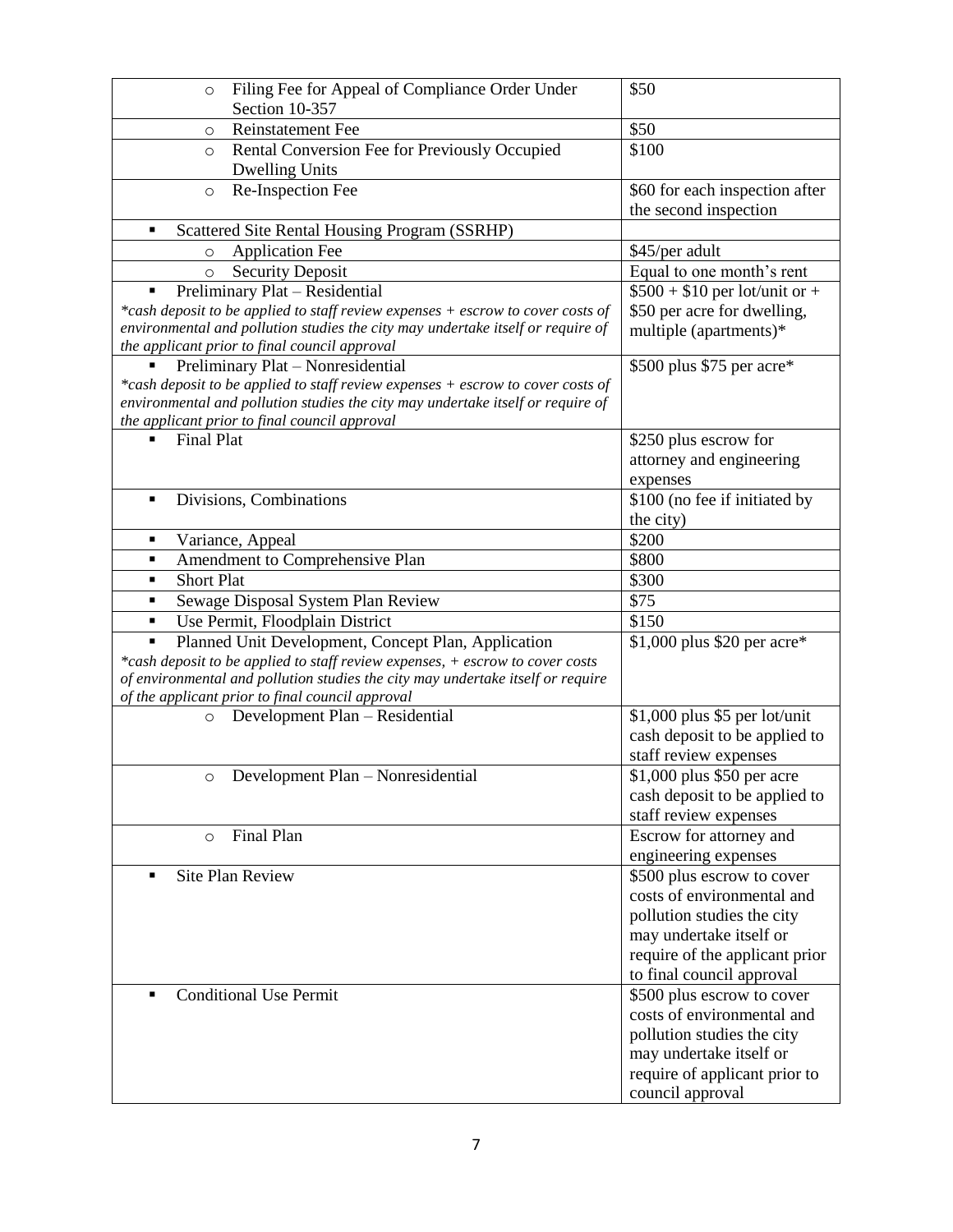| <b>Zoning Text Amendment</b><br>$\blacksquare$                                                          | \$500 plus escrow to cover     |  |
|---------------------------------------------------------------------------------------------------------|--------------------------------|--|
|                                                                                                         | costs of environmental and     |  |
|                                                                                                         |                                |  |
|                                                                                                         | pollution studies the city     |  |
|                                                                                                         | may undertake itself or        |  |
|                                                                                                         | require of the applicant prior |  |
|                                                                                                         | to council approval            |  |
| П<br>Rezoning                                                                                           |                                |  |
| Change from R-A or R-1<br>$\circ$                                                                       | $$500 + $20/$ acre (max fee of |  |
|                                                                                                         | $$700$ ) + escrow to cover     |  |
|                                                                                                         | costs of environmental &       |  |
|                                                                                                         | pollution studies the city     |  |
|                                                                                                         | may undertake itself or        |  |
|                                                                                                         | require of the applicant prior |  |
|                                                                                                         | to final council approval      |  |
| Change from Any Other Zoning Classification<br>$\circ$                                                  | $$500 + $20/$ acre (max fee of |  |
|                                                                                                         | $$650$ ) + escrow to cover     |  |
|                                                                                                         | costs of environmental $\&$    |  |
|                                                                                                         | pollution studies the city     |  |
|                                                                                                         | may undertake itself or        |  |
|                                                                                                         | require of the applicant prior |  |
|                                                                                                         | to final council approval      |  |
| In addition to above fees, applicant is responsible for all attorney's fees (currently \$230/hour) $\&$ |                                |  |
| outside consultant fees incurred by the city for review of the application & other appurtenant work.    |                                |  |
| Applicant is required to deposit an escrow in an amount determined by the city sufficient for payment   |                                |  |
| of projected attorney's & outside consultant fees. Application is incomplete without paid escrow fees.  |                                |  |
|                                                                                                         |                                |  |
| <b>ECONOMIC DEVELOPMENT</b>                                                                             |                                |  |
| <b>Business Subsidy Application Fee</b><br>٠                                                            | \$3,000                        |  |
| <b>Business Subsidy Application Deposit</b><br>٠                                                        | \$10,000                       |  |
| Revolving Loan Fund Application Fee<br>п                                                                | \$1,500 or 1.5% of loan        |  |
|                                                                                                         | request, whichever is greater  |  |
| <b>ENGINEERING</b>                                                                                      |                                |  |
| <b>LICENSES/PERMITS</b>                                                                                 |                                |  |
| Asphalt Plant License/Permit (expires March 31, first license<br>$\blacksquare$                         | \$900/year                     |  |
| prorated)                                                                                               |                                |  |
| Excavations - Mining - Permit<br>$\blacksquare$                                                         |                                |  |
| Active Area Fee<br>$\circ$                                                                              | \$50/year/acre                 |  |
| <b>Inactive Area Fee</b><br>$\circ$                                                                     | \$25/year/acre                 |  |
| Restoration Credit (subtracted from total of active area<br>$\circ$                                     | \$25/year/acre                 |  |
| and inactive area fees)                                                                                 |                                |  |
| Minimum Fee<br>$\circ$                                                                                  | \$900/year                     |  |
| Forest Management Review Plan<br>٠                                                                      | \$50                           |  |
| <b>Grading Plan Review</b><br>$\blacksquare$                                                            |                                |  |
| 50 Cubic Yards to 100 Cubic Yards<br>$\circ$                                                            | \$50                           |  |
| 101 to 1,000 Cubic Yards<br>$\circ$                                                                     | \$100 for first 101 cubic      |  |
|                                                                                                         | yards plus \$50 for each       |  |
|                                                                                                         | additional 100 cubic yards or  |  |
|                                                                                                         | fraction thereof               |  |
|                                                                                                         |                                |  |
| 1,001 to 10,000 Cubic Yards<br>$\circ$                                                                  | \$500 for first 1,000 cubic    |  |
|                                                                                                         | yards plus \$40 for each       |  |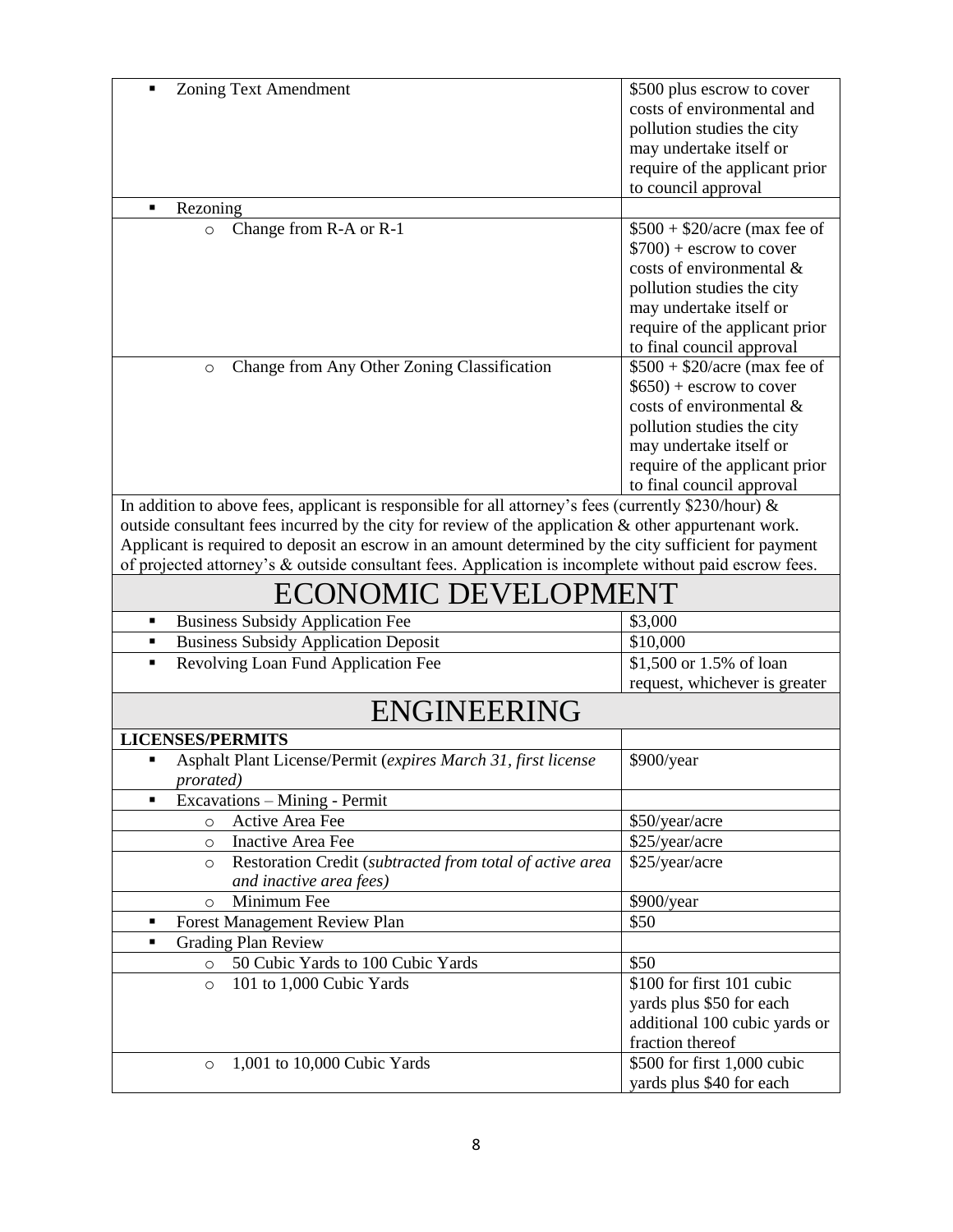|                                                                                | additional 1,000 cubic yards                              |
|--------------------------------------------------------------------------------|-----------------------------------------------------------|
|                                                                                | or fraction thereof                                       |
| 10,001 to 100,000 Cubic Yards<br>$\circ$                                       | \$860 for first 10,000 cubic                              |
|                                                                                | yards plus \$50 for each                                  |
|                                                                                | additional 10,000 cubic                                   |
|                                                                                | yards or fraction thereof                                 |
| 100,001 to 200,000 Cubic Yards<br>$\circ$                                      | \$1,310 for first 100,000                                 |
|                                                                                | cubic yards plus \$30 for each                            |
|                                                                                | additional 10,000 cubic                                   |
|                                                                                | yards or fraction thereof                                 |
| 200,001 Cubic Yards or More<br>$\circ$                                         | \$1,580 for first 200,000                                 |
|                                                                                | cubic yards plus \$10 for each                            |
|                                                                                | additional 10,000 cubic                                   |
|                                                                                | yards or fraction thereof                                 |
| Grading Permits (fees for grading permit application based on                  |                                                           |
| disturbed areas)                                                               |                                                           |
| Up to 10 Acres<br>$\circ$                                                      | \$60 for each acre or fraction                            |
|                                                                                | thereof                                                   |
| 10.1 to 100 Acres<br>$\circ$                                                   | \$600 for first 10 acres plus                             |
|                                                                                | \$30 for each additional 10                               |
|                                                                                | acres or fraction thereof                                 |
| Greater than 100 Acres<br>$\circ$                                              | \$870 for first 100 acres plus                            |
|                                                                                | \$10 for each additional 100                              |
|                                                                                | acres or fraction thereof                                 |
| Grading Permits (fees for grading permits based on volume)<br>$\blacksquare$   |                                                           |
| 50 Cubic Yards to 100 Cubic Yards<br>$\circ$                                   | \$0                                                       |
| 101 to 1,000 Cubic Yards<br>$\circ$                                            | \$75 for first 100 cubic yards                            |
|                                                                                | plus \$65 per each additional                             |
|                                                                                | 100 cubic yards or fraction                               |
|                                                                                | thereof                                                   |
| 1,001 to 10,000 Cubic Yards<br>$\circ$                                         | \$660 for first 100 cubic                                 |
|                                                                                | yards plus \$60 per each                                  |
|                                                                                | additional 1,000 cubic yards                              |
|                                                                                | or fraction thereof                                       |
| 10,001 to 100,000 Cubic Yards<br>$\circ$                                       | \$1,200 for first 10,000 cubic                            |
|                                                                                | yards plus \$50 per each                                  |
|                                                                                | additional 10,000 cubic                                   |
| 100,001 Cubic Yards or More                                                    | yards or fraction thereof<br>\$1,650 for first 100,000    |
| $\circ$                                                                        |                                                           |
|                                                                                | cubic yards plus \$25 per<br>each additional 10,000 cubic |
|                                                                                | yards or fraction thereof                                 |
| ٠                                                                              | \$150                                                     |
| <b>Inspections Outside of Normal Business Hours</b><br>Re-Inspection Fees<br>٠ | \$75                                                      |
| Inspections for Which No Fee is Specifically Indicated<br>٠                    | \$75                                                      |
| (minimum charge, one-half hour)                                                |                                                           |
| Tree Treatment/Removal<br>٠                                                    | \$50                                                      |
| Wetland Boundary/Type App<br>٠                                                 | \$250                                                     |
| Wetland Replacement Plan App<br>$\circ$                                        | \$500                                                     |
| Registration Fee to Work in Right-of-Way<br>٠                                  | \$100 if registration is                                  |
|                                                                                | completed before December                                 |
|                                                                                | 31 for upcoming year and                                  |
|                                                                                |                                                           |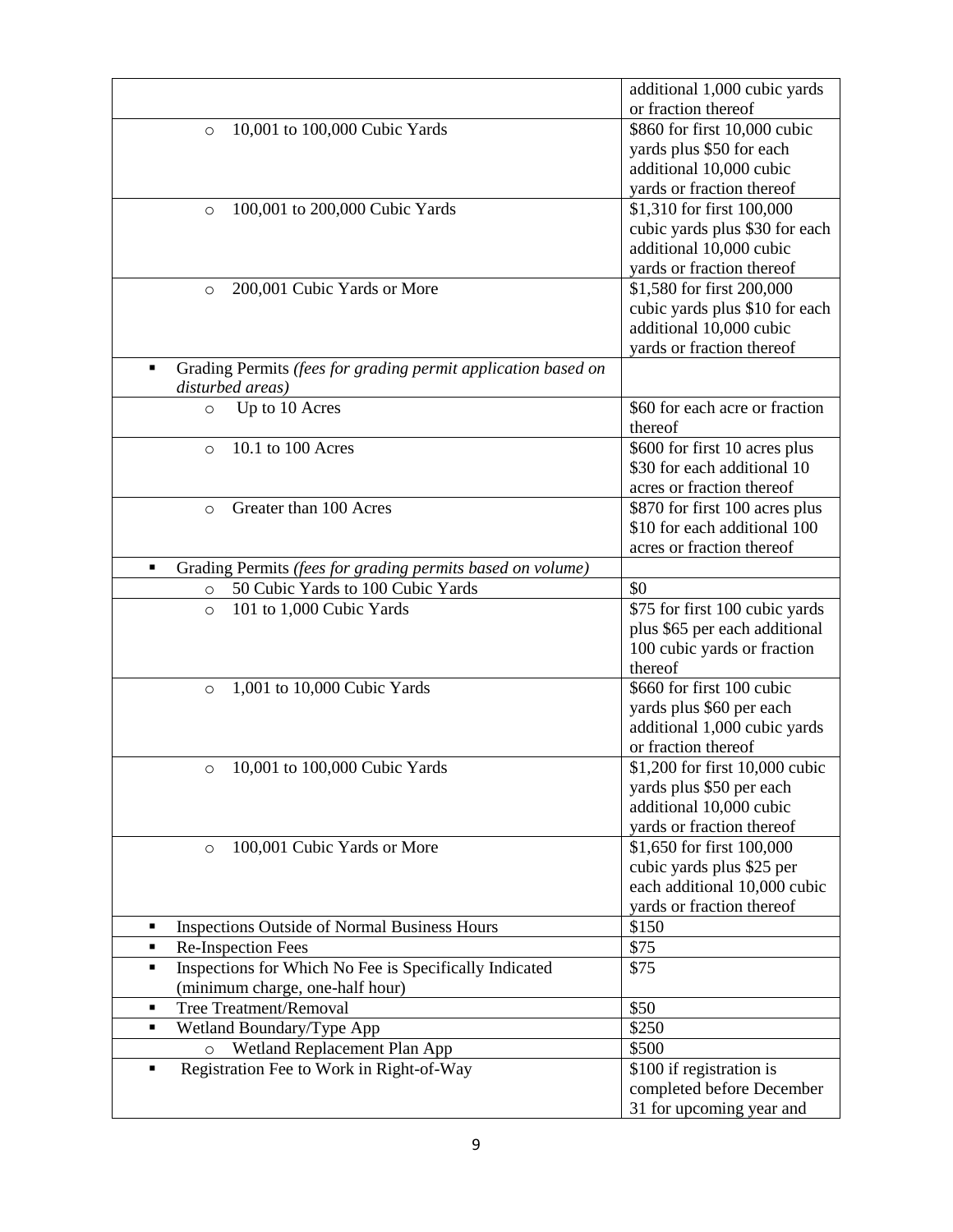|                                                                               | \$150 if registration is        |
|-------------------------------------------------------------------------------|---------------------------------|
|                                                                               | completed after December        |
|                                                                               | 31                              |
| <b>Excavation Permit</b><br>٠                                                 | \$160/per occurrence            |
| Trench or Boring (over 100 feet) (in addition to excavation<br>$\blacksquare$ | \$0.40                          |
| permit fee - per lineal foot)                                                 |                                 |
| Trench or Boring (new development – over 100 feet) (in<br>٠                   | \$0.20                          |
| addition to excavation permit fee - per lineal foot)                          |                                 |
| <b>Obstruction Permit</b><br>$\blacksquare$                                   | \$50/per occurrence             |
| Permit Extension<br>$\blacksquare$                                            | \$30/per occurrence             |
| <b>Delay Penalty</b><br>$\blacksquare$                                        | \$10/per calendar day           |
| Degradation (determined by $city - estimates$ below)<br>$\blacksquare$        |                                 |
| New Street (0-5 year)<br>$\circ$                                              | \$4/per square foot             |
| <b>Existing Street</b><br>$\circ$                                             | $\sqrt{$2$}/per square$ foot    |
| Initial Petition to Vacate Street or Easement<br>$\blacksquare$               | \$350 (includes division or     |
|                                                                               | combination fee if processed    |
|                                                                               | as part of the petition)        |
| FIRE                                                                          |                                 |
| <b>FALSE ALARMS</b>                                                           | \$300                           |
| <b>CHEMICAL SPILLS</b>                                                        |                                 |
| Manpower (1-Hour Minimum)<br>$\blacksquare$                                   | Actual cost                     |
| Fire Apparatus (1-Hour Minimum per Apparatus)<br>$\blacksquare$               |                                 |
| <b>Ladder Truck</b><br>$\circ$                                                | \$175/hour                      |
| Pumper<br>$\circ$                                                             | \$100/hour                      |
| All Others<br>$\circ$                                                         | \$85/hour                       |
| Repair, Cleanup<br>٠                                                          | Actual cost                     |
| Disposable Equipment<br>$\blacksquare$                                        | Actual cost                     |
| <b>Administrative Costs</b><br>$\blacksquare$                                 | 10% of total                    |
| FIRE APPARATUS (1-Hour Minimum per Apparatus)                                 |                                 |
| Ladder Truck<br>$\blacksquare$                                                | \$175/hour                      |
| Pumper<br>٠                                                                   | \$100/hour                      |
| All Others<br>$\blacksquare$                                                  | \$85/hour                       |
| <b>FIRE WATCH</b> (1-Hour Minimum)                                            | <b>Actual Cost</b>              |
| <b>LICENSES/PERMITS (Operating and Construction)</b>                          |                                 |
| Further details of plan review and inspection requirements on                 |                                 |
| <b>MGFD Prevention webpage, see guides/policies</b>                           |                                 |
| Sale of Legal Consumer Fireworks                                              |                                 |
| Indoor sales<br>$\circ$                                                       | \$100 per calendar year (fee    |
|                                                                               | set by state)                   |
| Outdoor (transient) sales<br>$\circ$                                          | \$350 per calendar year (fee    |
|                                                                               | set by state)                   |
| <b>Recreational Fire</b><br>٠                                                 | \$0                             |
| Open Burn<br>٠                                                                | \$0                             |
| Mobile Food Preparation Vehicle (Annual Operating Permit)<br>٠                | \$25                            |
| <b>Automatic Fire-Extinguishing Systems</b><br>$\blacksquare$                 | See building valuation fees $+$ |
| Required:<br>$\circ$                                                          | 65% of fire prevention          |
| Any new system to include; sprinkler, wet                                     | division permit fee             |
| chemical, clean agent, etc.                                                   |                                 |
| Any modification to the system to include                                     |                                 |
| movement of devices or sprinkler type change                                  |                                 |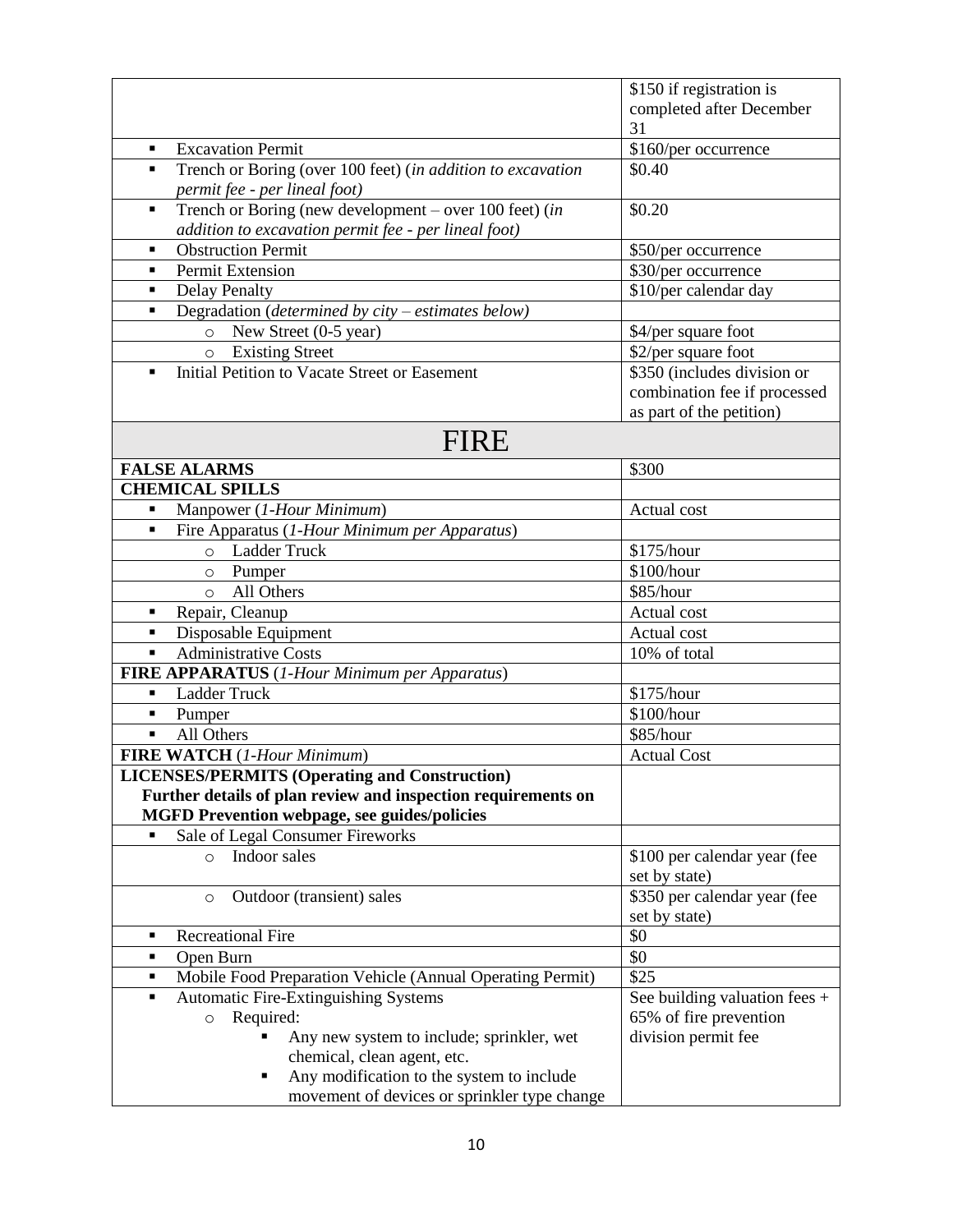| 1-19 heads, plan review requirements;<br>٠                    |                                 |
|---------------------------------------------------------------|---------------------------------|
| cut sheets, MGFD form                                         |                                 |
| 20 or more heads; complete plan<br>٠                          |                                 |
| submittal required to include hydraulic                       |                                 |
| calculations                                                  |                                 |
| Any work involving flex heads                                 |                                 |
| Pipe replacement (if only work completed \$20)<br>п           |                                 |
| flat fee applies)                                             |                                 |
| Replacement of fire pump controller, fire<br>٠                |                                 |
| pump rebuilds                                                 |                                 |
| Replacement of any control, riser check, dry,<br>п            |                                 |
| deluge, pre-action, fire hose, or pressure                    |                                 |
| reducing valve                                                |                                 |
| Flow switch<br>п                                              |                                 |
| Replacement of clean agent, gas, or foam<br>٠                 |                                 |
| concentrate (a signed form from a design                      |                                 |
| professional required to show scope of work)                  |                                 |
| Replacement of the fire department connection<br>٠            |                                 |
| One for one replacement of any number of like<br>٠            |                                 |
| for like sprinkler heads (if only work                        |                                 |
| completed \$20 flat fee applies)                              |                                 |
| Provide cut sheets, complete MGFD                             |                                 |
| sprinkler form                                                |                                 |
| Installation nitrogen of new nitrogen<br>٠                    |                                 |
| generation system or air compressor (\$20 flat)               |                                 |
| fee)                                                          |                                 |
| Not Required:<br>$\circ$                                      |                                 |
| Drains, drain valves, or gauges                               |                                 |
| Air compressor maintenance/rebuild<br>٠                       |                                 |
| One for one electrical part in fire pump<br>٠                 |                                 |
| Hanger assemblies<br>٠                                        |                                 |
| Speed drain installation<br>п                                 |                                 |
| Clear drain blockage<br>п                                     |                                 |
| Replace leaking rack nipple                                   |                                 |
| Fire Alarm and Detection Systems and Related Equipment<br>٠   | See building valuation fees +   |
| Required:<br>$\circ$                                          | 65% of fire prevention          |
| Any new system<br>Any modification to system, to include<br>Ξ | division permit fee             |
| movement, adding, or removing devices                         |                                 |
| Any work involving the fire alarm panel<br>٠                  |                                 |
| including changes to                                          |                                 |
| communication/transmission                                    |                                 |
| Replacement of horn-strobe devices                            |                                 |
| Not Required:<br>$\circ$                                      |                                 |
| Replacement of any number of like for like                    |                                 |
| smoke or heat detectors                                       |                                 |
| <b>Gas Detection Systems</b><br>п                             | See building valuation fees $+$ |
|                                                               | 65% of fire prevention          |
|                                                               | division permit fee             |
| Fire Pumps and Related Equipment<br>$\blacksquare$            | See building valuation fees $+$ |
|                                                               | 65% of fire prevention          |
|                                                               | division permit fee             |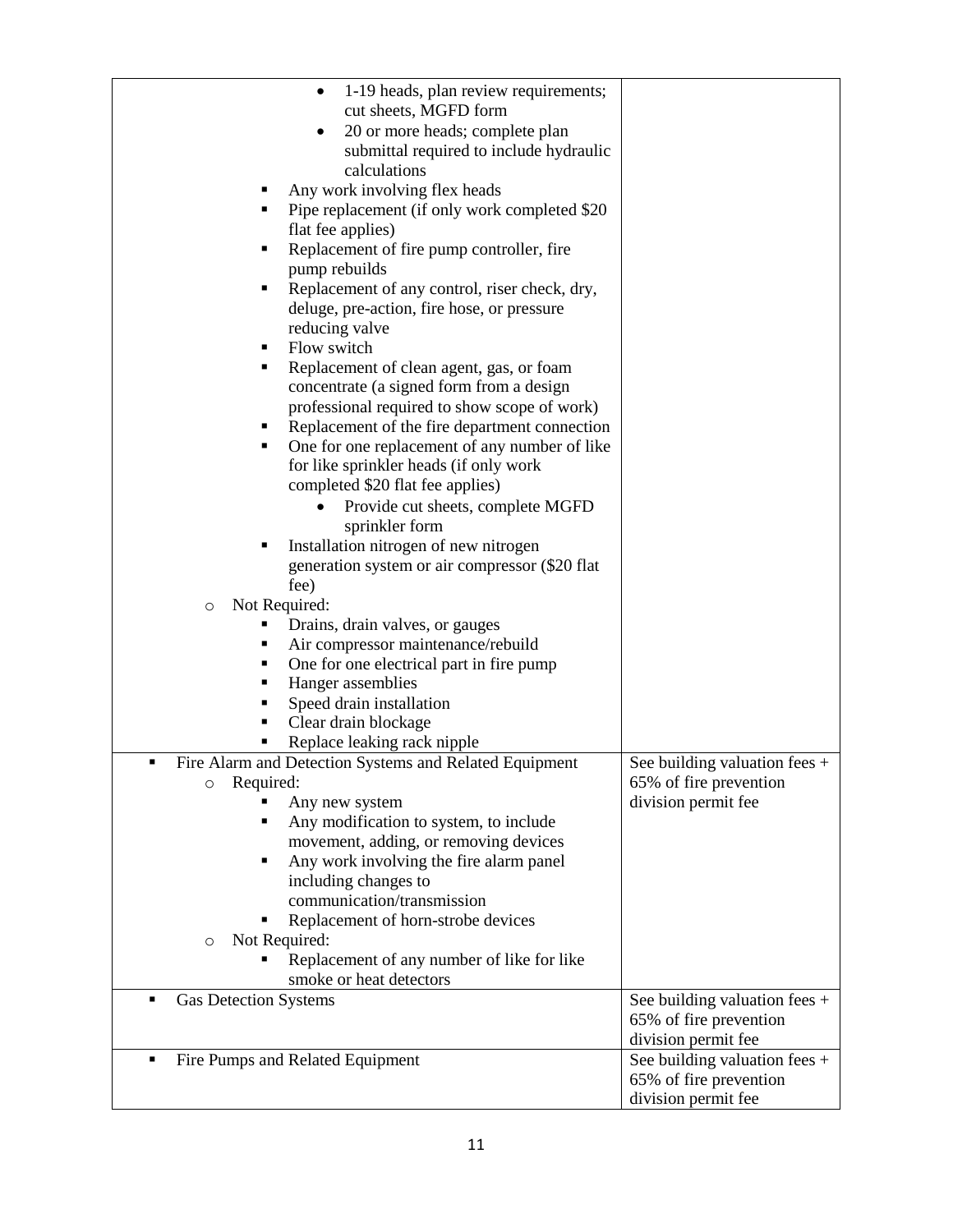| $\blacksquare$ | Flammable and Combustible Liquids                                 | See building valuation fees $+$ |
|----------------|-------------------------------------------------------------------|---------------------------------|
|                | <b>Including Tanks</b><br>$\circ$                                 | 65% of fire prevention          |
|                |                                                                   | division permit fee             |
| ٠              | Cryogenic Fluids                                                  | See building valuation fees $+$ |
|                | o Including Tanks                                                 | 65% of fire prevention          |
|                |                                                                   | division permit fee             |
| ٠              | <b>Compressed Gasses</b>                                          | See building valuation fees +   |
|                | <b>Including Tanks</b><br>$\circ$                                 | 65% of fire prevention          |
|                |                                                                   | division permit fee             |
| ٠              | <b>Hazardous Materials</b>                                        | See building valuation fees +   |
|                | <b>Including Tanks</b><br>$\circ$                                 | 65% of fire prevention          |
|                |                                                                   | division permit fee             |
| $\blacksquare$ | High-Piled Combustible Storage                                    | See building valuation fees $+$ |
|                |                                                                   | 65% of fire prevention          |
|                |                                                                   | division permit fee             |
| ٠              | Spraying or Dipping Equipment                                     | See building valuation fees +   |
|                |                                                                   | 65% of fire prevention          |
|                |                                                                   | division permit fee             |
| ٠              | Smoke Control or Exhaust Systems                                  | See building valuation fees +   |
|                |                                                                   | 65% of fire prevention          |
|                |                                                                   | division permit fee             |
| $\blacksquare$ | <b>Battery or Energy Storage Systems</b>                          | See building valuation fees +   |
|                |                                                                   | 65% of fire prevention          |
|                |                                                                   | division permit fee             |
| $\blacksquare$ | Plan Review Fee                                                   | See building valuation fees $+$ |
|                |                                                                   | 65% of fire prevention          |
|                |                                                                   | division permit fee             |
| $\blacksquare$ | Additional Plan Review Fee (after more than 3 revisions           | \$75/hour                       |
|                | without corrections)                                              |                                 |
| ٠              | Emergency Responder Radio Coverage System                         | \$200                           |
| ٠              | Gates and Barricades Across Fire Apparatus Access Roads           | \$75 Flat Fee                   |
| $\blacksquare$ | Additional Review Fees if Required because of Changes,            | \$75/hour                       |
|                | Additions, or Revisions (1-Hour Minimum) (may be charged          |                                 |
|                | after more than 3 revision cycles)                                |                                 |
| $\blacksquare$ | Temporary Membrane Structures and Tents                           |                                 |
|                | First tent<br>$\circ$                                             | \$75                            |
|                | Additional tents (up to a total of three)<br>$\circ$              | \$25 each                       |
|                | Four or more tents, or greater than 15,000 square feet<br>$\circ$ | \$150 flat fee                  |
| ٠              | Carnivals, Fairs, and Outdoor Special Events (include events      | \$150                           |
|                | with over 700 square foot of tents or canopies, greater than      |                                 |
|                | 1,000 people or more than 2 mobile food preparation vehicles)     |                                 |
| $\blacksquare$ | Temporary LP (Plan Review, Inspection, and Operation 6            | \$75                            |
|                | Month Expiration)                                                 |                                 |
| ٠              | Removal of Underground Storage Tanks                              | \$100 for the first tank, \$50  |
|                |                                                                   | for each additional tank        |
| ٠              | Mercantile Storage of Explosives                                  |                                 |
|                | Initial<br>$\circ$                                                | \$75                            |
|                | Renewal<br>$\circ$                                                | \$50                            |
| ٠              | Use of Explosives (nonrenewable)                                  | \$150                           |
| ٠              | Pyrotechnic and Special Effects Display to include; fireworks,    |                                 |
|                |                                                                   |                                 |
|                | fire art, etc.                                                    |                                 |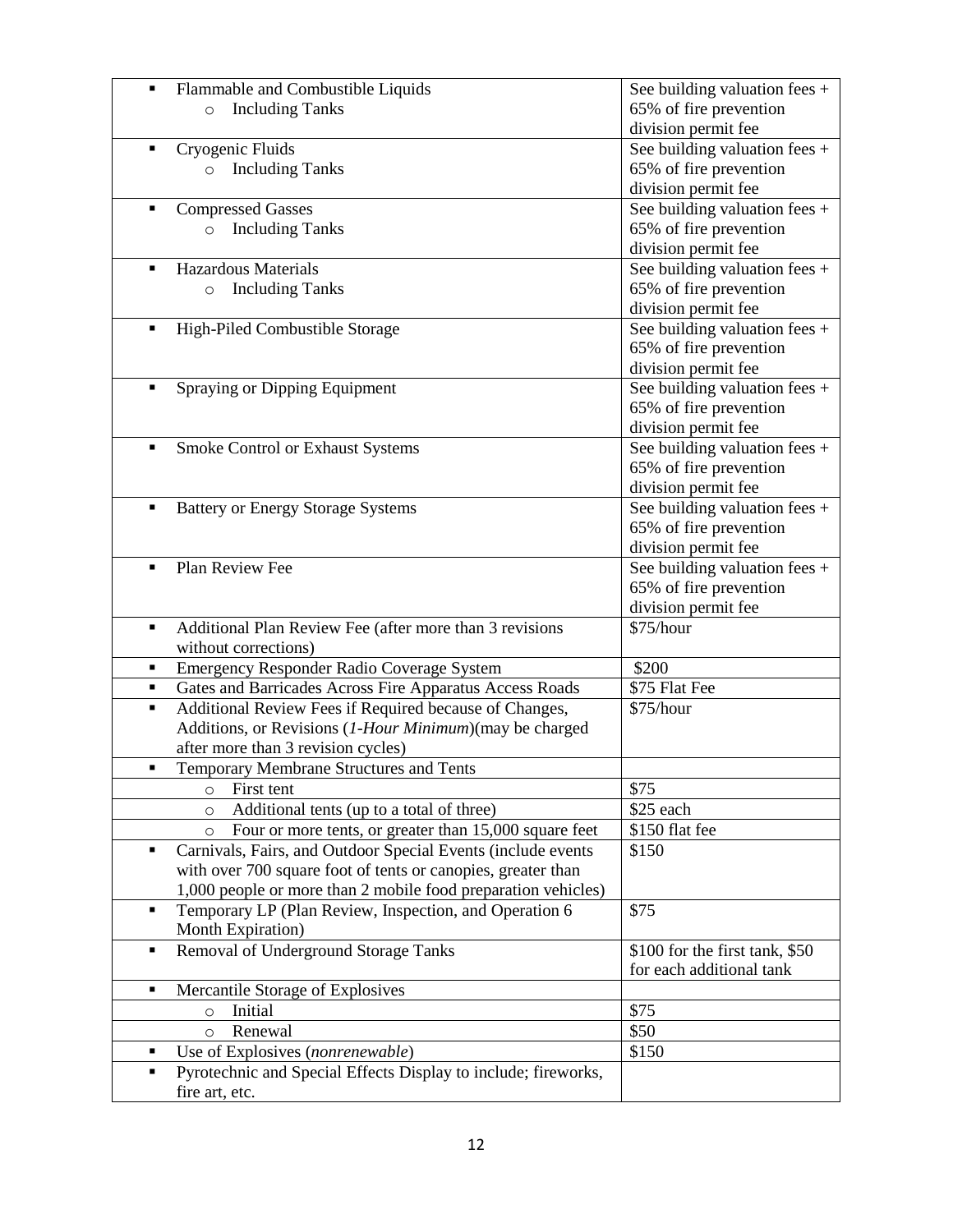| Indoor<br>$\circ$                                                            | \$150                        |  |  |  |
|------------------------------------------------------------------------------|------------------------------|--|--|--|
| Outdoor<br>$\circ$                                                           | \$100                        |  |  |  |
| Inspections<br>$\blacksquare$                                                |                              |  |  |  |
| Outside Normal Business Hours (2-Hour Minimum) or<br>$\circ$                 | \$75/hour                    |  |  |  |
| on Federal Holidays (4-Hour Minimum)                                         |                              |  |  |  |
| Where No Fee is Specified (1-Hour Minimum)<br>$\circ$                        | \$75/hour                    |  |  |  |
| Re-Inspection (1-Hour Minimum)(more than 2<br>$\circ$                        | \$75/hour                    |  |  |  |
| inspections after deficiencies have been provided)                           |                              |  |  |  |
| <b>STANDBY</b> (1-Hour Minimum)                                              | Actual cost                  |  |  |  |
| <b>MISCELLANEOUS</b>                                                         |                              |  |  |  |
| <b>ABATEMENT SERVICE CHARGE</b>                                              | \$25                         |  |  |  |
| <b>ASSESSMENT SEARCHES</b>                                                   |                              |  |  |  |
| Performed by City Staff                                                      | \$10                         |  |  |  |
| Data Compiled by City Staff                                                  | \$5                          |  |  |  |
| Information Used in Compiling City Data<br>٠                                 | No charge                    |  |  |  |
| Certification<br>$\blacksquare$                                              | \$30/per certification       |  |  |  |
| <b>CITY BUSINESS LIST</b>                                                    | \$25                         |  |  |  |
| <b>City Business List on Mailing Labels</b><br>Ξ                             | \$33                         |  |  |  |
| <b>CITY MAPS</b>                                                             |                              |  |  |  |
| <b>Half Section</b><br>٠                                                     | \$3.50                       |  |  |  |
| 22 x 25 Scale<br>٠                                                           | \$1                          |  |  |  |
| 24 x 30 Scale<br>$\blacksquare$                                              | \$3                          |  |  |  |
| 36 x 36 Scale<br>$\blacksquare$                                              | \$4.50                       |  |  |  |
| Zoning Map<br>Ξ                                                              | \$3.50                       |  |  |  |
| <b>CITY SPECS ON WATER OR SEWER</b>                                          | \$75                         |  |  |  |
| <b>CITY-WIDE DIGITAL TOPOGRAPHY</b>                                          |                              |  |  |  |
| Two-Disc Set Data Collected City Contract 2000-16 (digital<br>$\blacksquare$ | \$50                         |  |  |  |
| agreement required)                                                          |                              |  |  |  |
| <b>Quarter Section Topography</b><br>٠                                       | \$15/per sheet               |  |  |  |
| <b>Half Section Topography</b><br>$\blacksquare$                             | \$15/per sheet               |  |  |  |
| Half Section Color Aerial Photos<br>٠                                        | \$15 or \$2.50 per sq. ft.   |  |  |  |
| 24 x 36 Plan Sheets<br>$\blacksquare$                                        | \$3/per sheet                |  |  |  |
| <b>COMPREHENSIVE PLANS</b>                                                   |                              |  |  |  |
| Gravel Mining Area Plan                                                      | \$15                         |  |  |  |
| Land Use<br>$\blacksquare$                                                   | \$20                         |  |  |  |
| Park Plan<br>٠                                                               | \$40                         |  |  |  |
| <b>Sanitary Sewer</b><br>٠                                                   | \$40                         |  |  |  |
| <b>Stormwater Plan</b><br>٠                                                  | \$40                         |  |  |  |
| <b>Transportation Plan</b><br>٠                                              | \$25                         |  |  |  |
| Water Plan<br>$\blacksquare$                                                 | \$40                         |  |  |  |
| <b>COPIES</b>                                                                |                              |  |  |  |
| $8\frac{1}{2}$ x 11 (first 50 pages free)<br>٠                               | $$0.10$ per page             |  |  |  |
| 11 x 17<br>٠                                                                 | \$0.25 per page              |  |  |  |
| Color and/or Photos<br>٠                                                     | \$0.50 per page              |  |  |  |
| <b>USB Memory Stick</b><br>$\bullet$                                         | \$3 for sizes up to 8 GB     |  |  |  |
|                                                                              | \$6 for sizes up to 32 GB    |  |  |  |
|                                                                              | Charge varies per request on |  |  |  |
|                                                                              | anything larger than 32 GB   |  |  |  |
| <b>DAMAGE DEPOSIT</b> (scheduling up to 12 meetings/year at City Hall)       | \$100 (refunded - no damage) |  |  |  |
| DRAW ON LETTER OF CREDIT                                                     | \$100                        |  |  |  |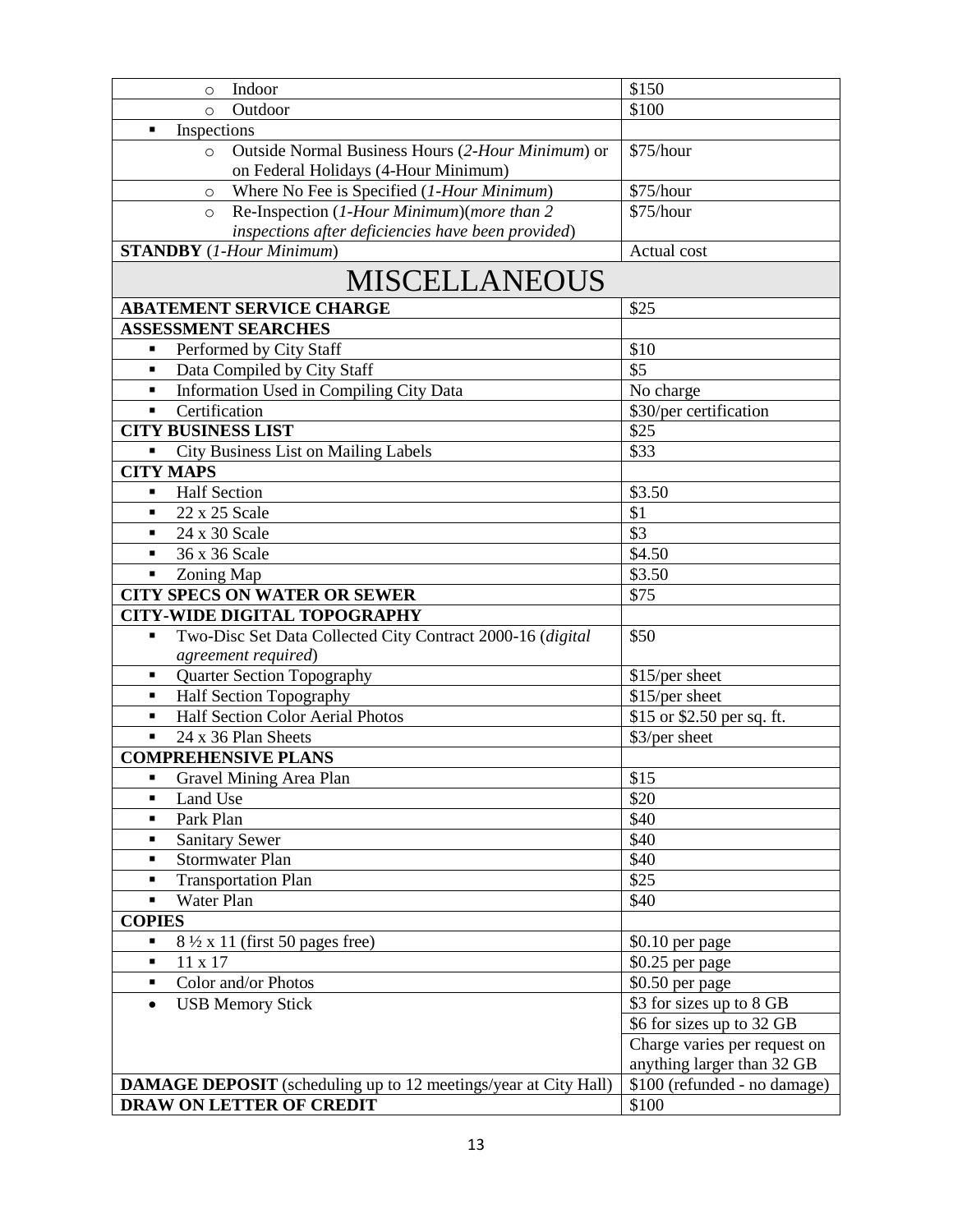| <b>FILING FEE - CANDIDATES FOR MAYOR/COUNCIL</b>                         | \$40                             |  |  |
|--------------------------------------------------------------------------|----------------------------------|--|--|
| <b>FORCE MOW - Regular Mower, Weed Whipping</b>                          | \$200/hr.                        |  |  |
| <b>FORCE MOW - Rough Cut Mower</b>                                       | \$250/hr.                        |  |  |
| <b>LATE PAYMENT PENALTIES</b>                                            | See Sec. 16-120                  |  |  |
| <b>LICENSES/PERMITS</b>                                                  |                                  |  |  |
| Water Obstacle Permit<br>$\bullet$                                       | \$50                             |  |  |
| Variance Application<br>$\circ$                                          | \$50                             |  |  |
| <b>OVERWEIGHT ROAD PERMIT</b>                                            | $$20/permit + $2/load$           |  |  |
| <b>RETURNED CHECKS</b>                                                   | \$15/each check                  |  |  |
| <b>SURETY REVIEW</b>                                                     | \$75                             |  |  |
| <b>TREE CONSERVATION FEE A tree conservation fee, established</b>        | \$131 per caliper inch           |  |  |
| by City Code $$36-695(c)$ , will be charged on per caliper inch removed. |                                  |  |  |
| <b>PARKS &amp; RECREATION</b>                                            |                                  |  |  |
| PARK DEDICATION RATES                                                    |                                  |  |  |
| Residential<br>٠                                                         | \$4,236 per unit                 |  |  |
| Multi-Dwelling Residential<br>$\blacksquare$                             | \$3,389 per unit                 |  |  |
| <b>Affordable Residential</b><br>$\blacksquare$                          | $\overline{\$3,177\}$ per unit   |  |  |
| <b>Assisted Living/Memory Care</b><br>٠                                  | \$11,000 per acre                |  |  |
| Industrial<br>$\blacksquare$                                             | \$6,500 per acre                 |  |  |
| Commercial<br>$\blacksquare$                                             | \$11,000 per acre                |  |  |
| <b>PASSPORT SERVICES</b>                                                 |                                  |  |  |
| Convenience Fee for Each Credit Card Transaction<br>٠                    | \$1                              |  |  |
| Execution (processing) Fee for Form DS-11 Application<br>$\blacksquare$  | \$35                             |  |  |
| Notary Fee<br>٠                                                          | \$5                              |  |  |
| Photo Fee<br>$\blacksquare$                                              | \$18                             |  |  |
| <b>POLICE</b>                                                            |                                  |  |  |
| <b>CONTRACTUAL POLICE SERVICES</b>                                       | \$94                             |  |  |
| <b>FINGERPRINTING</b> (non-criminal)                                     |                                  |  |  |
| 1 card<br>$\blacksquare$                                                 | \$10/per person                  |  |  |
| $\blacksquare$<br>2 cards or more                                        | \$20/per person                  |  |  |
| <b>LICENSES/PERMITS</b>                                                  |                                  |  |  |
| <b>Bicycle Lane Parking Permit</b><br>$\blacksquare$                     | \$10/each six-hour period        |  |  |
| Gun Club (non-transferable)<br>٠                                         | \$25/year/per range              |  |  |
| <b>Hunting Registration Permit</b><br>$\blacksquare$                     |                                  |  |  |
| Goose<br>$\circ$                                                         | \$10                             |  |  |
| Deer (archery)<br>$\circ$                                                | \$15                             |  |  |
| Combined – goose/deer/turkey (archery)<br>$\circ$                        | \$15                             |  |  |
| Turkey (archery)<br>$\circ$                                              | \$15                             |  |  |
| Noise<br>٠                                                               | \$50                             |  |  |
| <b>SERVING PAPERS</b>                                                    | $$7.50 + mileage/per$ attempt    |  |  |
| <b>SIGNS</b>                                                             |                                  |  |  |
| <b>LICENSES/PERMITS</b>                                                  |                                  |  |  |
| Valuation of Sign                                                        |                                  |  |  |
| \$1 to \$500<br>$\circ$                                                  | \$20                             |  |  |
| \$501 to \$1,000<br>$\circ$                                              | \$20 for first $$500 + $5$ each  |  |  |
|                                                                          | additional \$100 or fraction     |  |  |
|                                                                          | thereof to $+$ including \$1,000 |  |  |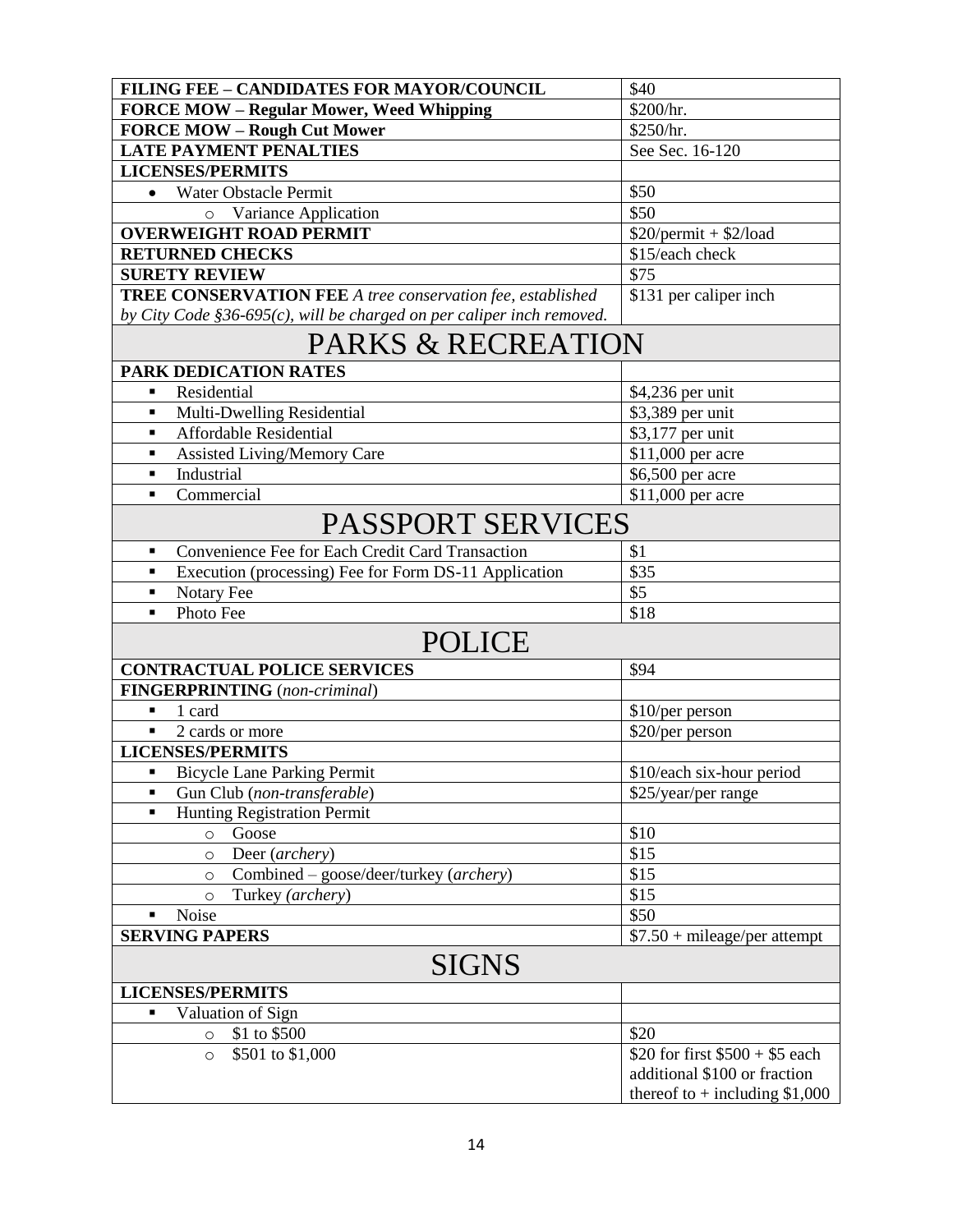| \$1,001 to \$2,000<br>$\circ$                                                                        | \$45 for first $$1,000 + $10$                       |  |
|------------------------------------------------------------------------------------------------------|-----------------------------------------------------|--|
|                                                                                                      | each additional \$500 or                            |  |
|                                                                                                      | fraction thereof to $+$                             |  |
|                                                                                                      | including \$2,000                                   |  |
| \$2,001 and Higher<br>$\circ$                                                                        | \$65 for first $$2,000 + $5$                        |  |
|                                                                                                      | each additional \$1,000 or                          |  |
|                                                                                                      | fraction thereof                                    |  |
| Temporary Banner, Pennants, and Similar Devices<br>$\blacksquare$                                    | \$5                                                 |  |
| TRANSPORTATION                                                                                       |                                                     |  |
| <b>Bike Locker Rental Agreement</b><br>٠                                                             | \$25 deposit                                        |  |
| <b>MY RIDE</b><br>$\blacksquare$                                                                     |                                                     |  |
| Single Cash Fare<br>$\circ$                                                                          | \$3.00 (per ride cost)                              |  |
| Single Token Transit Mobile Fare<br>$\circ$                                                          | $$2.00$ (per ride cost)                             |  |
| Ten-Ride Ticket<br>$\circ$                                                                           | $$2.00$ (per ride cost)                             |  |
| Ten-Ride Token Transit Mobile Pass<br>$\circ$                                                        | \$2.00 (per ride cost)                              |  |
| Ten-Ride Ticket<br>$\circ$                                                                           | \$20.00 (pass or ticket cost)                       |  |
| Ten-Ride Token Transit Mobile Pass<br>$\circ$                                                        | \$20.00 (pass or ticket cost)                       |  |
| UTILITIES                                                                                            |                                                     |  |
| Charge for Late Payment of Bill                                                                      | 10% of unpaid bill -                                |  |
|                                                                                                      | minimum \$1 charge                                  |  |
| After Hours Utility Service Charges                                                                  | \$100                                               |  |
| Water Tower Entry via staff assistance                                                               | \$40/entry penalty                                  |  |
| Recycling                                                                                            |                                                     |  |
| Per Certified Dwelling Unit (CDU)                                                                    | \$13.50/quarter                                     |  |
| Per Apartment Unit                                                                                   | \$6.56/quarter                                      |  |
| <b>COMMERCIAL WIRELESS TELECOMMUNICATIONS</b><br><b>ANTENNAS AND TOWERS APPLICATION &amp; PERMIT</b> |                                                     |  |
| Macro Antenna<br>$\bullet$                                                                           | \$350/per site                                      |  |
|                                                                                                      |                                                     |  |
| <b>Small Cell Facility</b><br>Collocation                                                            |                                                     |  |
| $\circ$                                                                                              | \$500 (plus \$100 for each site<br>beyond 5-15 max) |  |
|                                                                                                      | \$1,000                                             |  |
| New Pole<br>$\circ$<br><b>STREET LIGHTS</b>                                                          |                                                     |  |
|                                                                                                      |                                                     |  |
| Residential – Per Each REU<br>$\bullet$                                                              | \$7.56/quarter                                      |  |
| Rate $A - Per\ 1,000$ SF Area<br>$\circ$                                                             | \$1.26/quarter                                      |  |
| Rate $B - Per\ 1,000$ SF Area<br>$\circ$                                                             | \$.58/quarter                                       |  |
| Rate C - Per 1,000 SF Area<br>$\circ$                                                                | \$.35/quarter                                       |  |
| <b>SEWER RATES AND CHARGES</b>                                                                       |                                                     |  |
| <b>Base Charge</b>                                                                                   |                                                     |  |
| Single-Family Detached Residential Unit<br>$\circ$                                                   | $$25.68/quarter + a flow$                           |  |
|                                                                                                      | charge at a rate of \$2.79 per                      |  |
|                                                                                                      | 1,000 gallons of water used                         |  |
| Commercial, Industrial & Institutional and Multi-<br>$\circ$                                         | $$25.68/quarter + a flow$                           |  |
| Family Residential Properties (each residential                                                      | charge at a rate of \$2.79 per                      |  |
| equivalent unit - the number of each unit shall be                                                   | 1,000 gallons of water used                         |  |
| determined by the city)                                                                              |                                                     |  |
| Permit Fee - Inspection (All Sewer Districts)<br>٠<br>Residential                                    | \$37                                                |  |
| $\circ$                                                                                              |                                                     |  |
| Commercial/Industrial:<br>$\circ$                                                                    |                                                     |  |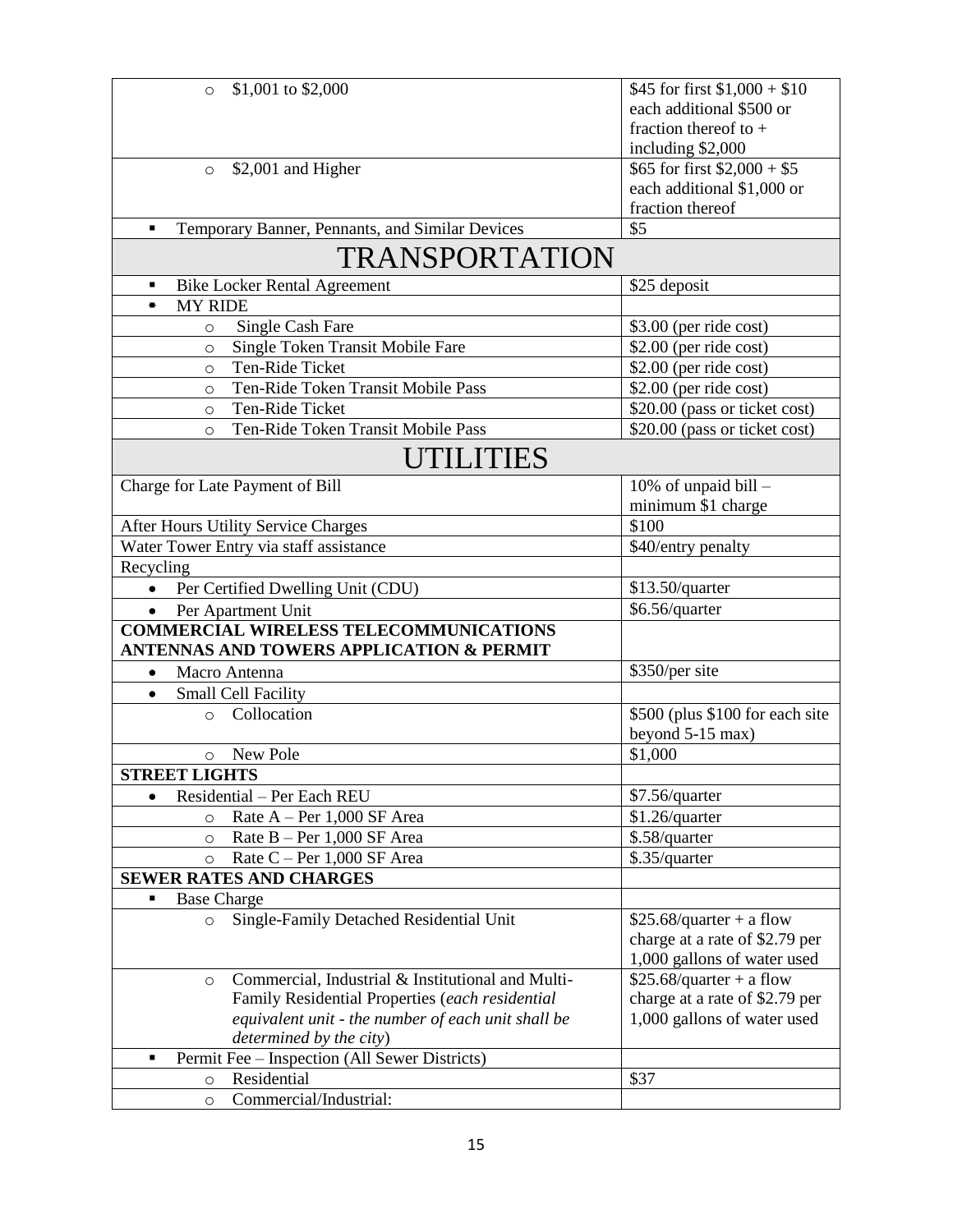|   |         | Contract Value (for installation) up to \$10,000<br>$\blacksquare$ | 2% of contract value           |
|---|---------|--------------------------------------------------------------------|--------------------------------|
|   |         |                                                                    | (minimum fee \$75)             |
|   |         | Contract Value More Than \$10,000<br>٠                             | \$200 plus $1.5\%$ of value of |
|   |         |                                                                    | contract over \$10,000         |
| п |         | Sewer Hook-Up Fee                                                  |                                |
|   | $\circ$ | Residential, Per Unit, Low, Medium and High Density                | \$845                          |
|   |         | with Plumbing for Laundry Facilities Included in Each              |                                |
|   |         | Unit                                                               |                                |
|   | $\circ$ | Residential, Per Unit, Medium and High Density                     | \$676                          |
|   |         | without Plumbing for Laundry Facilities Included in                |                                |
|   |         | Each Unit (20% Reduction)                                          |                                |
|   | O       | Commercial/Industrial (4 times residential rate/acre)              | \$3,380                        |
|   |         | (sanitary sewer industrial user strength charge to be              |                                |
|   |         | added to these fees if not previously paid)                        |                                |
|   | $\circ$ | Parks, Residential Rate Per Unit                                   | \$845                          |
| ٠ |         | Metropolitan Council Sewer Availability Charge (SAC) to be         | \$2,485 per SAC unit           |
|   |         | added if not previously paid. See division 2 of this Article. (Fee |                                |
|   |         | is set by the Met Council and is subject to change)                |                                |
| ٠ |         | Re-Inspection Fee (all sewer districts)                            | \$17                           |
| ٠ |         | <b>Sewer Excavation Permit</b>                                     | \$27/annually                  |
|   |         | STORM SEWER RATES AND CHARGES                                      |                                |
|   |         | Storm Sewer Rates (quarterly use)                                  |                                |
|   | $\circ$ | Single Family Residential Detached (1 REU)                         | \$16.50/quarter                |
|   | $\circ$ | Single Family Residential Attached (townhomes,                     | Units x .75 x \$16.50          |
|   |         | condos)                                                            |                                |
|   |         |                                                                    | Units x .4 x \$16.50           |
|   | $\circ$ | Apartments<br>Commercial/Industrial/Institutional (REU=IMP         | <b>REUS x \$16.50</b>          |
|   | $\circ$ |                                                                    |                                |
|   |         | area/units/4,350 sq. ft.)<br><b>WATER RATES AND CHARGES</b>        |                                |
|   |         |                                                                    |                                |
| ٠ |         | Water Rates (quarterly use)                                        |                                |
|   | $\circ$ | Residential Land Uses 0001, 0002, 0003, 0007, and                  | $$1.51$ per 1,000 gallons for  |
|   |         | 0010, Having Connection to Dwelling Unit                           | first 20,000 gallons used      |
|   |         |                                                                    | $$2.04$ per 1,000 gallons for  |
|   |         |                                                                    | 20,001 gallons to 40,000       |
|   |         |                                                                    | gallons used                   |
|   |         |                                                                    | \$2.73 per $1,000$ gallons for |
|   |         |                                                                    | greater than 40,000 gallons    |
|   |         |                                                                    | used                           |
|   | $\circ$ | <b>Estimated Use Charge for Domestic Single-Family</b>             | First quarter, \$71            |
|   |         | Residential (0001) Accounts when Required Water                    | Second quarter, \$71           |
|   |         | Meter is Not Installed                                             | Third quarter, \$453.20        |
|   |         |                                                                    | Fourth quarter, \$234.80       |
|   | O       | <b>Estimated Use Charge for Domestic Multifamily</b>               | First quarter, \$71            |
|   |         | Residential (0002, 0003, 0007, 0010) Accounts when                 | Second quarter, \$71           |
|   |         | Required Water Meter is Not Installed                              | Third quarter, \$71            |
|   |         |                                                                    | Fourth quarter, \$71           |
|   | $\circ$ | Estimated Use Charge for Irrigation Meter Account                  | First quarter, \$23.70         |
|   |         | when Required Water Meter is Not Installed                         | $10,000$ gallons               |
|   |         |                                                                    | Second quarter, \$237          |
|   |         |                                                                    | 100,000 gallons                |
|   |         |                                                                    |                                |
|   |         |                                                                    | Third quarter, \$474           |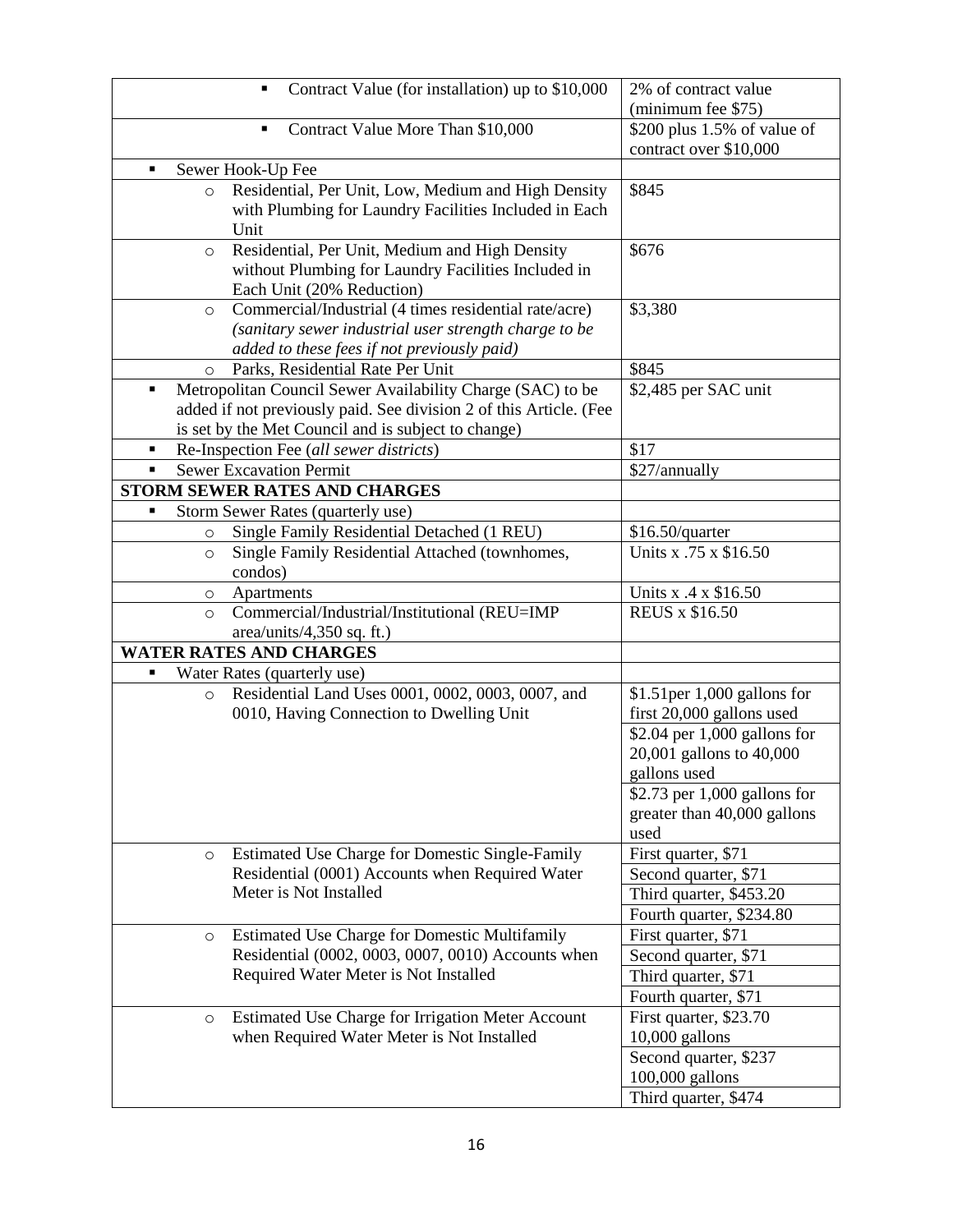|                                                                            | 200,000 gallons              |
|----------------------------------------------------------------------------|------------------------------|
|                                                                            | Fourth quarter, \$237        |
|                                                                            | 100,000 gallons              |
|                                                                            |                              |
| Commercial, Industrial and Institutional Land Uses<br>$\circ$              | \$1.51 per 1,000 gal. used   |
| 0004, 0005 and 0006                                                        |                              |
| Residential Association, Commercial, Industrial and<br>$\circ$             | \$2.37 per 1,000 gal.        |
| Institutional Land Use, Irrigation 0008                                    |                              |
| <b>Wholesale Use</b><br>$\circ$                                            | \$1.51per 1,000 gal. used or |
|                                                                            | pursuant agreement as        |
|                                                                            | approved by city council     |
| Minimum Charges – payable by each water user for each<br>٠                 |                              |
| quarter of a year during which water is furnished                          |                              |
| Water Meters Up to and Including 1 Inch<br>$\circ$                         | \$15.10<br>(10,000)          |
| Water Meters $> 1$ Inch, Up to and Including 2 Inches<br>$\circ$           | \$30.20<br>(20,000)          |
| Water Meters $> 2$ Inches, Up to and Including 4 Inches<br>$\circ$         | \$36.24<br>(24,000)          |
| Water Meters $> 4$ Inches<br>$\circ$                                       | \$51.34<br>(34,000)          |
| Curb stop key non-return fee<br>п                                          | \$115                        |
| Water Turn-on Fee, Seasonal, Includes Turn On & Turn Off<br>$\blacksquare$ | \$42                         |
| Irrigation Inspection Fee $-$ includes valve turn on $&$ turn off<br>п     | \$42                         |
| Non-notification inspection charge for irrigation turn<br>$\circ$          | \$84                         |
| on & turn off per occurrence                                               |                              |
|                                                                            |                              |
| Water Permit Fee, Inspection Fee (all water districts)                     |                              |
| Residential<br>$\circ$                                                     | \$37                         |
| Commercial/Industrial Contract Value (for installation<br>$\circ$          | 2% of contract value         |
| <i>up to \$10,000</i> )                                                    | (minimum fee \$75)           |
| Contract Value More than \$10,000<br>$\circ$                               | \$200 plus 1.5% of value of  |
|                                                                            | contract over \$10,000       |
| <b>Excavation Permit Fee</b><br>п                                          | \$26/annually                |
| <b>Water Connection Charges</b><br>п                                       |                              |
| Residential, Per Unit, Low, Medium and High Density<br>$\circ$             | \$2,856                      |
| with Plumbing for Laundry Facilities Included in Each                      |                              |
| Unit                                                                       |                              |
| Residential, Per Unit, Medium and High Density<br>$\circ$                  | \$2,285                      |
| without Plumbing for Laundry Facilities Included in                        |                              |
| Each Unit (20% reduction)                                                  |                              |
| Commercial/Industrial/Mixed Institutional (including<br>$\circ$            | \$11,424                     |
| churches which house weekday school, pre-school,                           |                              |
| and/or daycare activities) Per Acre (four times the low                    |                              |
| density residential rate unless assessed as hereinafter                    |                              |
| set forth)                                                                 |                              |
| All Other Churches Which Do Not House Weekday<br>$\circ$                   | \$5,712                      |
| School, Pre-School, and/or Daycare Activities, Per                         |                              |
| Acre (two times the low density residential rate unless                    |                              |
| assessed as hereinafter set forth)                                         |                              |
| Parks, Per Acre (0.5 times low density residential rate)<br>$\circ$        | \$1,428                      |
| Meter Horn ONLY<br>٠                                                       |                              |
|                                                                            | \$83                         |
| 5/8 Inch direct sale to owner only<br>$\circ$                              |                              |
| 1 Inch<br>$\circ$                                                          | \$149                        |
| Water Meter MIU - R900 V4 Wall<br>п                                        | \$135                        |
| Water Meters complete with MIU's, Adapters<br>٠                            |                              |
| 5/8 Inch x 3/4 Inch Water Meter (20 GPM)<br>$\circ$                        | \$392                        |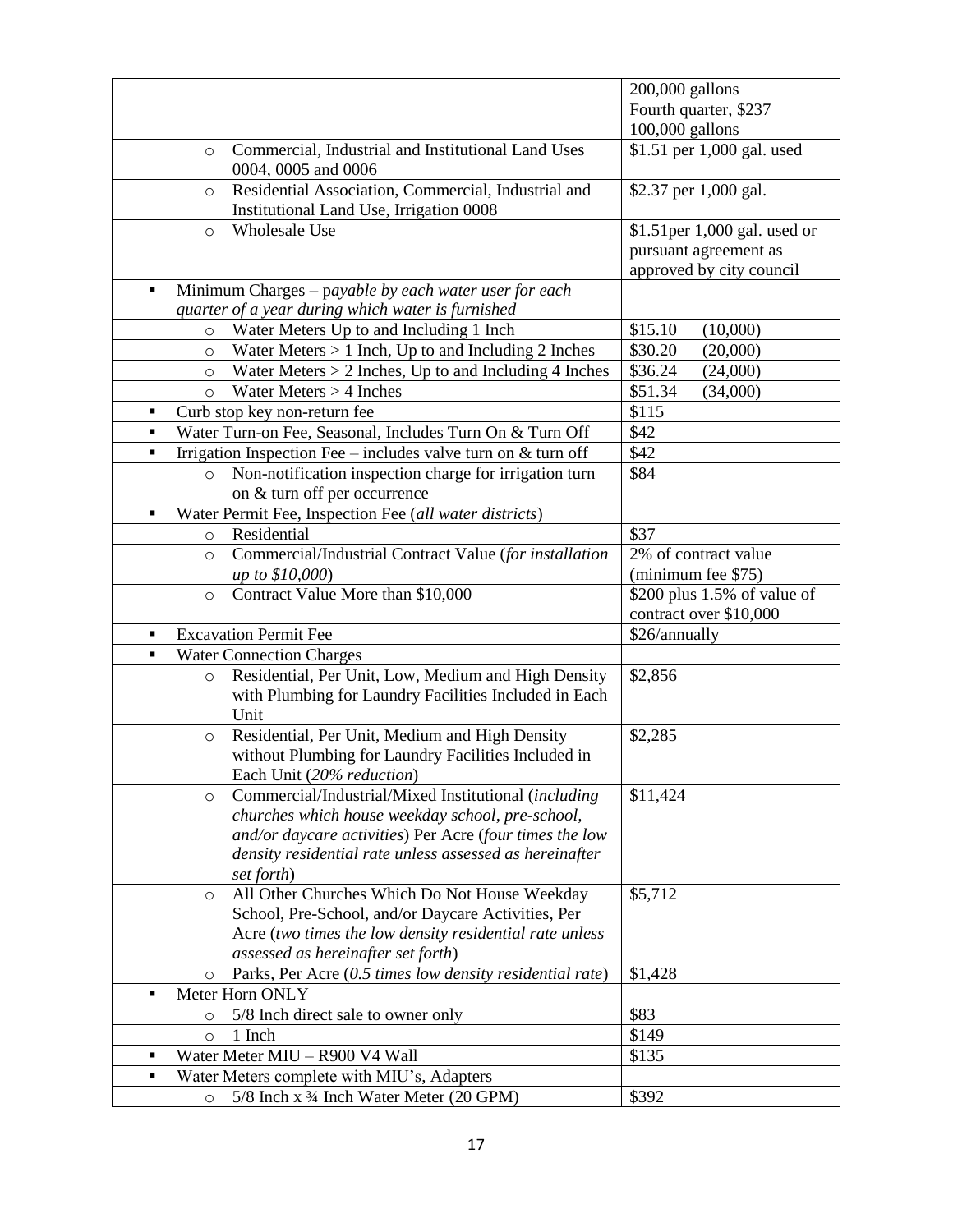| 3⁄4 Inch Water Meter (30 GPM)<br>$\circ$                                       | \$469                           |
|--------------------------------------------------------------------------------|---------------------------------|
| 1 Inch Water Meter (50 GPM)<br>$\circ$                                         | \$511                           |
| 1 1/2 Inch Water Meter (100 GPM)<br>$\circ$                                    | \$1,131                         |
| 2 Inch Water Meter (160 GPM)<br>$\circ$                                        | \$1,350                         |
| 2 Inch Compound Meter (200 GPM)<br>$\circ$                                     | \$3,178                         |
| 3 Inch Water Meter (500 GPM)<br>$\circ$                                        | \$3,624                         |
| Water Meter Test Deposit<br>٠                                                  | \$75                            |
| Curb Stop Casting with Lid<br>٠                                                | \$97                            |
| Administrative Fee for Estimated Use Charge Account<br>٠                       | \$14.50/quarter                 |
| (domestic residential accounts only)                                           |                                 |
| Late Charge (bill not paid by due date)<br>٠                                   | 10% of unpaid bill or \$1,      |
|                                                                                | whichever is more               |
| Water Meter Bottom/Chamber Replacement 5/8 x 3/4 T10<br>$\blacksquare$         | \$37                            |
| Hydrant Meters, Deposit and Rental Fees<br>$\blacksquare$                      | \$20 Minimum rental fee         |
| 5/8 Inch to 1 Inch Hydrant Meter Setup:<br>$\circ$                             |                                 |
| Deposit                                                                        | \$700                           |
| Rental/Day, First 7 Days<br>Ξ                                                  | $$4*$                           |
| Rental/Day, After First 7 Days<br>$\blacksquare$                               | $$2*$                           |
| 3 Inch Hydrant Meter Setup:<br>$\circ$                                         |                                 |
| Deposit<br>٠                                                                   | \$1,000                         |
| Rental/Day, First 30 Days<br>$\blacksquare$                                    | $$5*$                           |
| Rental/Day, After First 30 Days                                                | $$3*$                           |
| *Plus water usage at \$1.73 per 1,000 gallons or portion thereof               |                                 |
| Deposit for Curb Stop Repair and/or Corrective Repair<br>٠                     |                                 |
| Curb Stop Located in Sodded Area<br>$\circ$                                    | \$350                           |
| Curb Stop Located in Bituminous Driveway<br>$\circ$                            | \$1,500                         |
| Curb Stop Located in Concrete Driveway<br>$\circ$                              | \$2,000                         |
| Water Treatment Surcharge per each residential unit, payable<br>$\blacksquare$ |                                 |
| by each water connection user for each month of a year during                  |                                 |
| which water is furnished - billed quarterly                                    |                                 |
| Freestanding Home, Duplex, Fourplex (Quad), and<br>$\circ$                     | \$1.34/month/\$4.02/qtr./REU    |
| Townhouses                                                                     |                                 |
| Multiple-Unit Apartment Buildings and<br>$\circ$                               | \$1.07/month/\$3.21/qtr.        |
| Condominiums                                                                   | dwelling unit                   |
| Commercial, Industrial and Institutional (the number of<br>O                   | \$1.34/month/\$4.02/qtr./REU;   |
| units shall be determined by the city using city water                         | billed quarterly at the rate of |
| flowage information or other pertinent data. For                               | \$.17per 1,000 gallons          |
| purposes of these determinations, each residential                             |                                 |
| equivalent unit (REU) will be based on 100,000                                 |                                 |
| gallons of water usage per year.)                                              |                                 |
| Minimum<br>O                                                                   | \$4.02/quarter                  |
| Maximum<br>$\circ$                                                             | \$486/quarter                   |
| Annual Fee for Water Service Connection                                        | Annual \$9.72/\$2.43 billed     |
|                                                                                | quarterly for each service      |
|                                                                                | connection                      |
| Private Hydrant Inspections<br>٠                                               |                                 |
| First Hydrant<br>$\circ$                                                       | \$50                            |
| <b>Additional Hydrants</b><br>$\circ$                                          | \$36/each                       |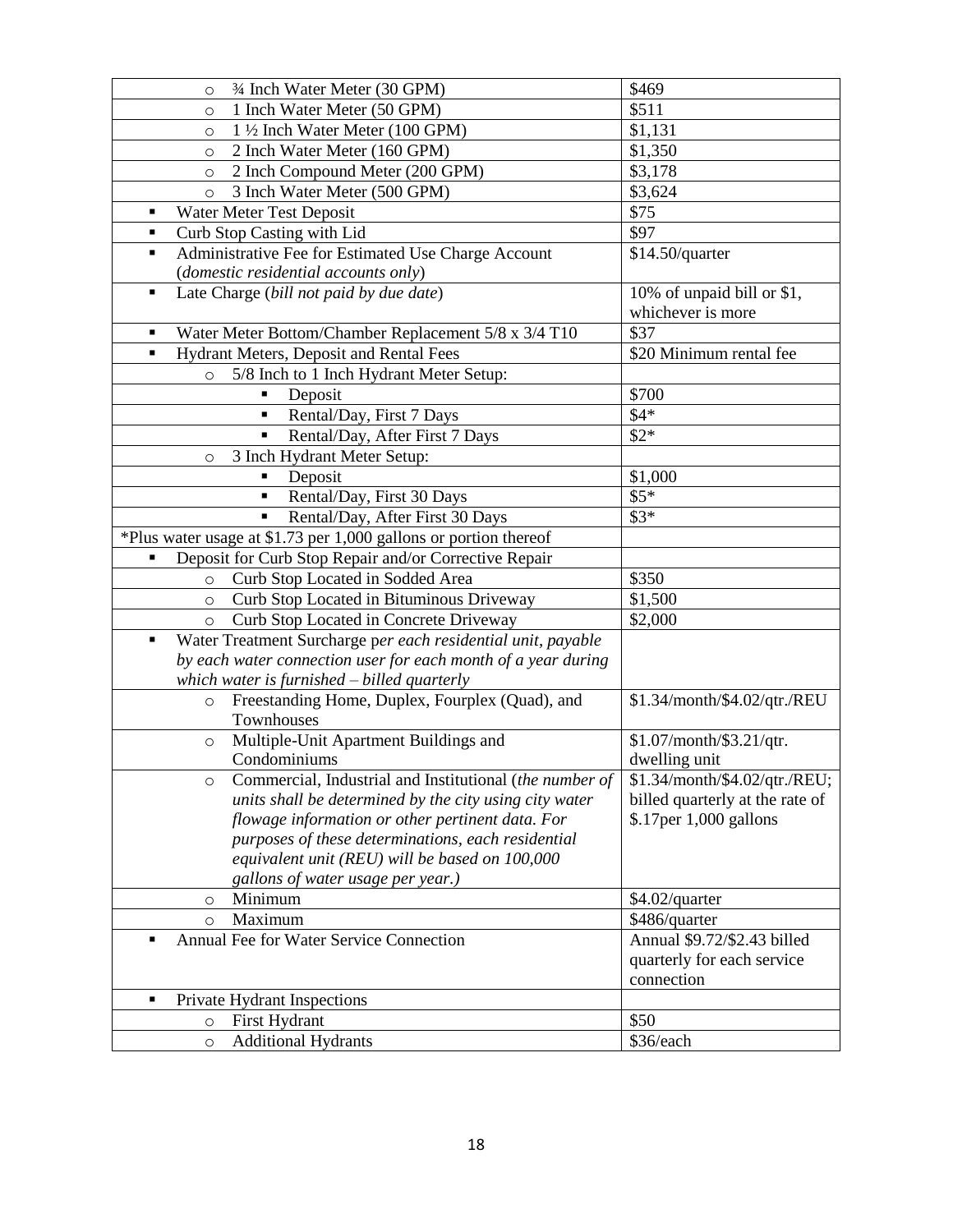(Ordinance Summary)

### **ORDINANCE NO. 22-14**

#### **CITY OF MAPLE GROVE**

# AN ORDINANCE AMENDING THE 2022 FEE SCHEDULE PURSUANT TO CITY CODE SECTION 16-1

The above-referenced Ordinance amends the 2022 fee schedule pursuant to City Code Section 16-1 and repeals all other fee schedules previously adopted by the City Council. This summary is adopted pursuant to Minn. Stat. §412.191, Subd. 4.

A printed copy of the entire Ordinance is available for inspection and copying at the Maple Grove City Hall located at 12800 Arbor Lakes Parkway, Maple Grove, Minnesota.

Cine Dated: June 20, 2022.